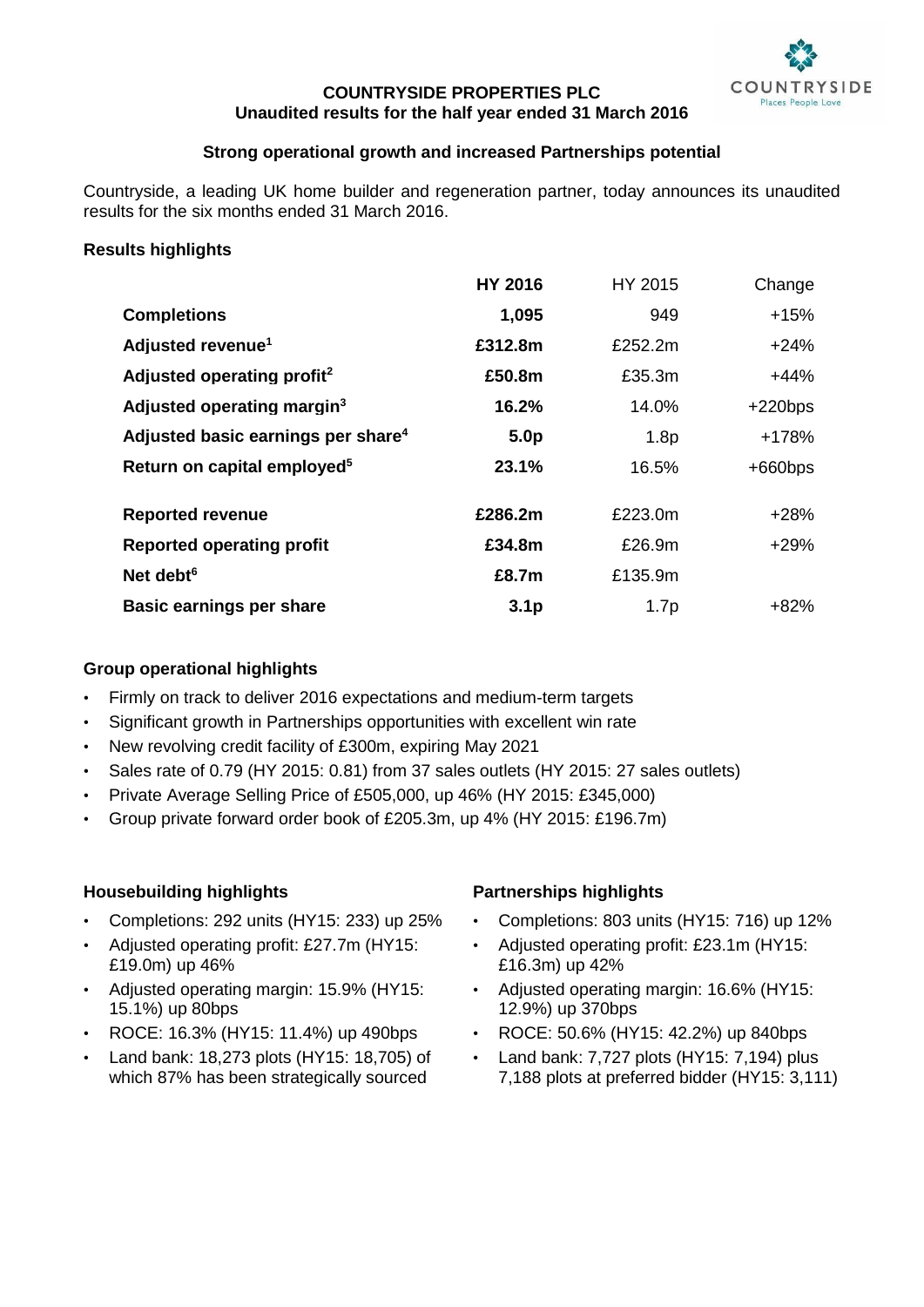# **Outlook and current trading**

The Group saw solid growth across the board in the first half driven by an increase in completions and an improved mix sharply increasing private average selling prices. We have seen strong demand for our homes particularly in outer London and the wider South East. Visitor levels and reservation rates have all been maintained with no adverse impact from the tax changes or the EU Referendum debate. The number of open sales outlets has continued to grow giving us confidence in delivering our current year targets. The pipeline of work continues to expand for the Partnerships division and we are maintaining our strategic land bank in the Housebuilding division, giving us clear visibility. We remain on track to deliver medium-term plans of 3,600 completions, 17% adjusted operating margin and 28% return on capital employed by 2018.

# **Commenting on the results, David Howell, Chairman, said:**

"We are delighted to be able to report excellent financial results for the first six months of the year, with progress made across the business. We are delivering on what we set out at IPO in February 2016 and are particularly encouraged by the new wins within the Partnerships division and continued strong demand for our new homes. We are well placed to deliver 2016 full year expectations across all areas of the Group."

There will be an analyst and investor meeting at 9.00am BST today at Numis Securities, The London Stock Exchange Building, 10 Paternoster Square, London, EC4M 7LT hosted by Group Chief Executive Ian Sutcliffe. The presentation will also be available via a live webcast through the Countryside corporate website.

<http://investors.countryside-properties.com/>

A playback facility will be provided shortly after the presentation has finished.

Enquiries:

**Countryside Properties** Tel: +44 (0) 1277 260 000 Ian Sutcliffe – Group Chief Executive Rebecca Worthington – Group Chief Financial Officer Victoria Prior – Investor Relations & Strategy Director

**Brunswick Group LLP Tel: +44 (0) 20 7404 5959** 

Nina Coad Will Rowberry Oliver Sherwood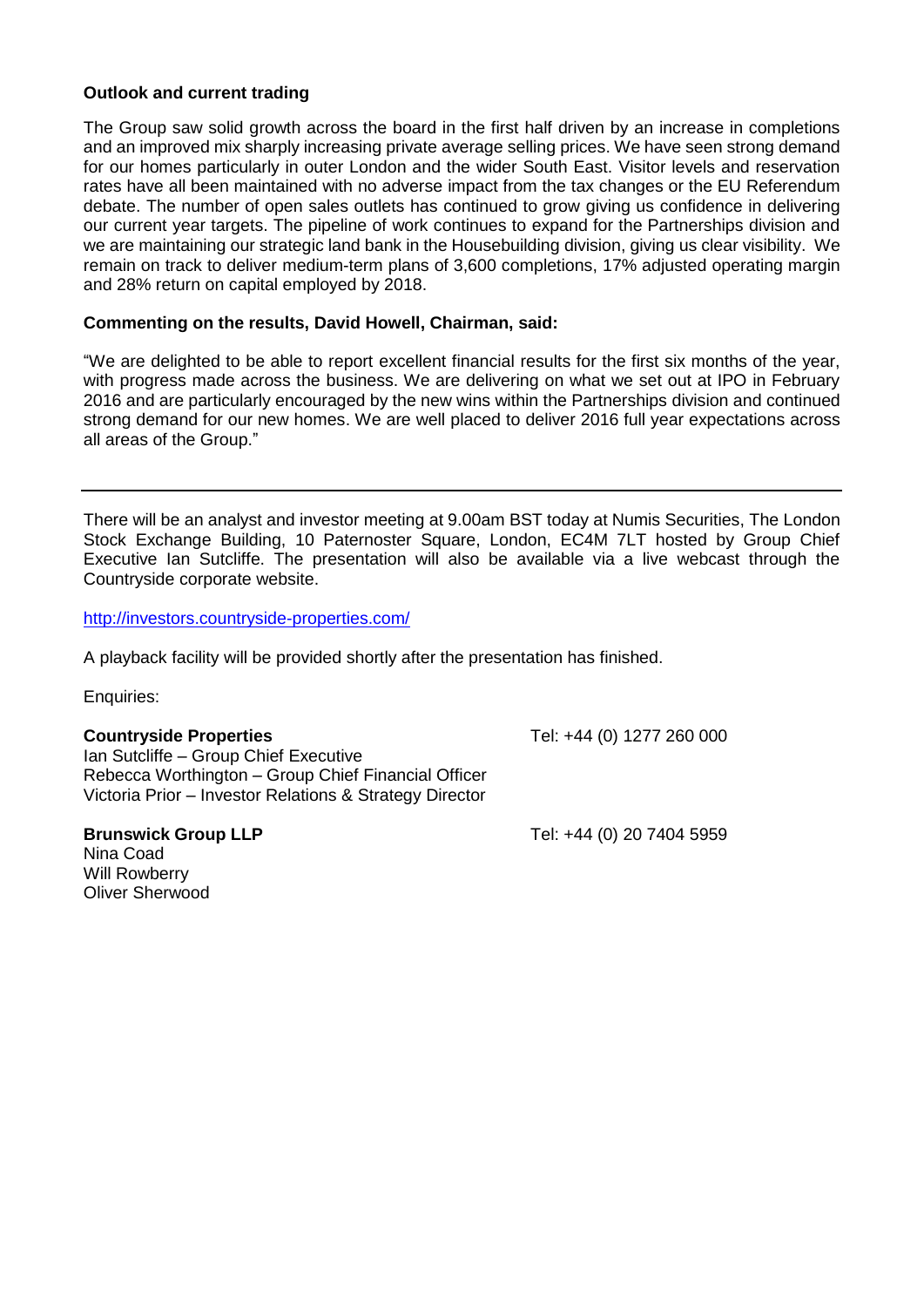# **Notes to editors:**

Countryside is a leading UK home builder specialising in place making and urban regeneration. Our business is centred around two complementary divisions, Housebuilding and Partnerships. The Housebuilding division, operating under Countryside and Millgate brands, develops sites that provide private and affordable housing, on land owned or controlled by the Group. Our Partnerships division specialises in urban regeneration of public sector land, delivering private and affordable homes by partnering with local authorities and housing associations. Countryside was founded in 1958. It operates in locations across outer London, the South East and the North West of England.

For further information, please visit the Group's website: [www.countryside-properties.com](http://www.countryside-properties.com/).

# **Cautionary statement regarding forward-looking statements**

Some of the information in this document may contain projections or other forward-looking statements regarding future events or the future financial performance of Countryside Properties PLC and its subsidiaries (the Group). You can identify forward-looking statements by terms such as "expect", "believe", "anticipate", "estimate", "intend", "will", "could", "may" or "might", the negative of such terms or other similar expressions. Countryside Properties PLC (the Company) wishes to caution you that these statements are only predictions and that actual events or results may differ materially. The Company does not intend to update these statements to reflect events and circumstances occurring after the date hereof or to reflect the occurrence of unanticipated events. Many factors could cause the actual results to differ materially from those contained in projections or forward-looking statements of the Group, including among others, general economic conditions, the competitive environment as well as many other risks specifically related to the Group and its operations. Past performance of the Group cannot be relied on as a guide to future performance.

"Countryside" or the "Group" refers to Countryside Properties PLC and its subsidiary companies.

- <sup>1</sup> Adjusted revenue includes the Group's share of revenue of joint ventures and associate.
- <sup>2</sup> Adjusted operating profit is defined as Group operating profit plus share of operating profit from joint ventures and associate excluding non-underlying items.
- <sup>3</sup> Adjusted operating margin is defined as adjusted operating profit divided by adjusted revenue.
- <sup>4</sup> Adjusted basic earnings per share is defined as adjusted profit attributable to ordinary shareholders, net of attributable taxation, divided by the weighted average number of shares in issue from the date of the IPO to 31 March 2016.
- <sup>5</sup> Return on capital employed is defined as adjusted operating profit divided by average tangible net operating asset value. Tangible net operating asset value is calculated as net assets plus net debt less intangible assets. In prior periods, loans from the Group's principal shareholder and accrued loan interest were added back to tangible net operating asset value.
- <sup>6</sup> Net debt is defined as bank borrowings less unrestricted cash. Unamortised debt arrangement fees are not included in net debt.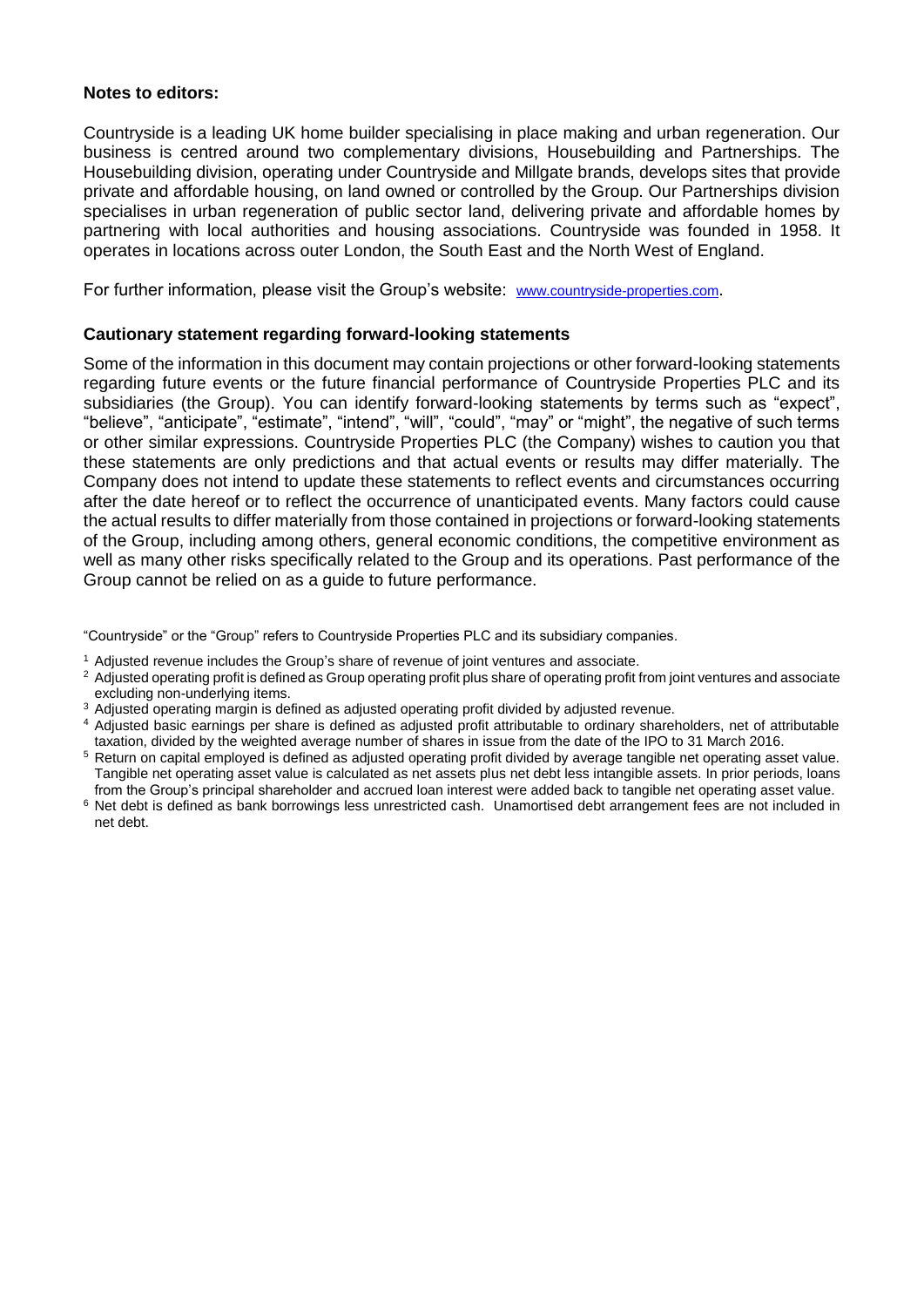# **Chief Executive's Operating Statement**

We have delivered an excellent set of results for the first half of the year in both our business divisions and are firmly on track to deliver our 2016 and medium-term targets.

We have grown the adjusted revenue of the business by 24% to £312.8m by a combination of 15% growth in total completions and 46% growth in private average selling price ("ASP"), which has been driven by an improved product and geographic mix. On a statutory basis, revenue increased 28% to £286.2m. This top line growth has been enhanced by greater efficiencies of process and scale that has improved adjusted operating margin by 220 bps to 16.2% which, in turn, has delivered a 44% growth in adjusted operating profit to £50.8m. We have maintained our capital discipline and asset turn at 1.5 times (HY 2015: 1.4 times) which has, when combined with our improved earnings, increased our ROCE by 660bps to 23.1%.

# *Group*

Our strong growth trajectory continued into 2016, with total completions of 1,095 units (HY 2015: 949 units), an increase of 15%.

Private unit completions increased by 6% to 444 units (HY 2015: 419 units). There was a significant increase in private ASP, up 46% to £505,000 (HY 2015: £345,000), driven by an increase in the proportion of Housebuilding sales in the first half compared to last year, and a greater proportion of sales by our premium Millgate brand. As well as these mix changes, underlying house price inflation was approximately 12% on an annualised basis in the half year period.

Affordable completions including Private Rental Sector ("PRS") were up 43% in the period to 611 units (HY 2015: 427 units) due to the increase of PRS units in the North. Affordable ASPs decreased by 6% to £109,000 (HY 2015: £116,000), reflecting a greater proportion of completions in our Northern Partnerships division. Design & Build completions were down 61% to 40 units in the period (HY 2015: 103 units) reflecting the planned run off of our legacy contracts.

As a result, total adjusted revenue increased by 24% to £312.8m (HY 2015: £252.2m). Adjusted operating profit increased by 44% to £50.8m (HY 2015: £35.3m), reflecting strong performance in the South in both divisions and lower contributions from commercial and land activity in the half reflecting the decision taken to retain land for development rather than sell on to a third party. On a reported basis, revenue increased by 28% to £286.2m (HY 2015: £223.0m) and operating profit increased by 29% to £34.8m (HY 2015: £26.9m). The difference between adjusted and reported reflects nonunderlying items relating to the Group's IPO and legacy management incentive plan, partially offset by the reversal of a receivable impairment.

Forward sales were up 4% to a record £205.3m (HY 2015: £196.7m). The relatively modest growth in forward sales is partly the result of increased forward-selling last year ahead of the General Election in May 2015 and the increased impact of Help to Buy reservations, which may only be recognised a maximum of six months ahead of the sale completing.

Our sales rate per open outlet remained steady at 0.79 (HY 2015: 0.81) despite the increased number of sales outlets at 37 (HY 2015: 27). Given our relatively low exposure to the Buy to Let market, we did not see any significant sales impact as a result of the recent tax changes. There was a modest acceleration in sales rates in Q2 as the impact of the increase in Help to Buy in London took effect, which has mitigated other changes.

# *Housebuilding*

Our Housebuilding division continued to grow well in the first half, underpinned by the continuing strong customer demand for quality homes, particularly in the Home Counties and outer London Boroughs. Total completions were up 25% at 292 units (HY 2015: 233 units) in line with expectations. Our premium brand, Millgate, delivered significant growth of over 60% in the half with 52 completions (HY 2015: 32 completions) which, along with an improvement in product mix, contributed to a 18% increase in private ASP to £779,000 (HY 2015: £662,000). Total private completions of 193 units were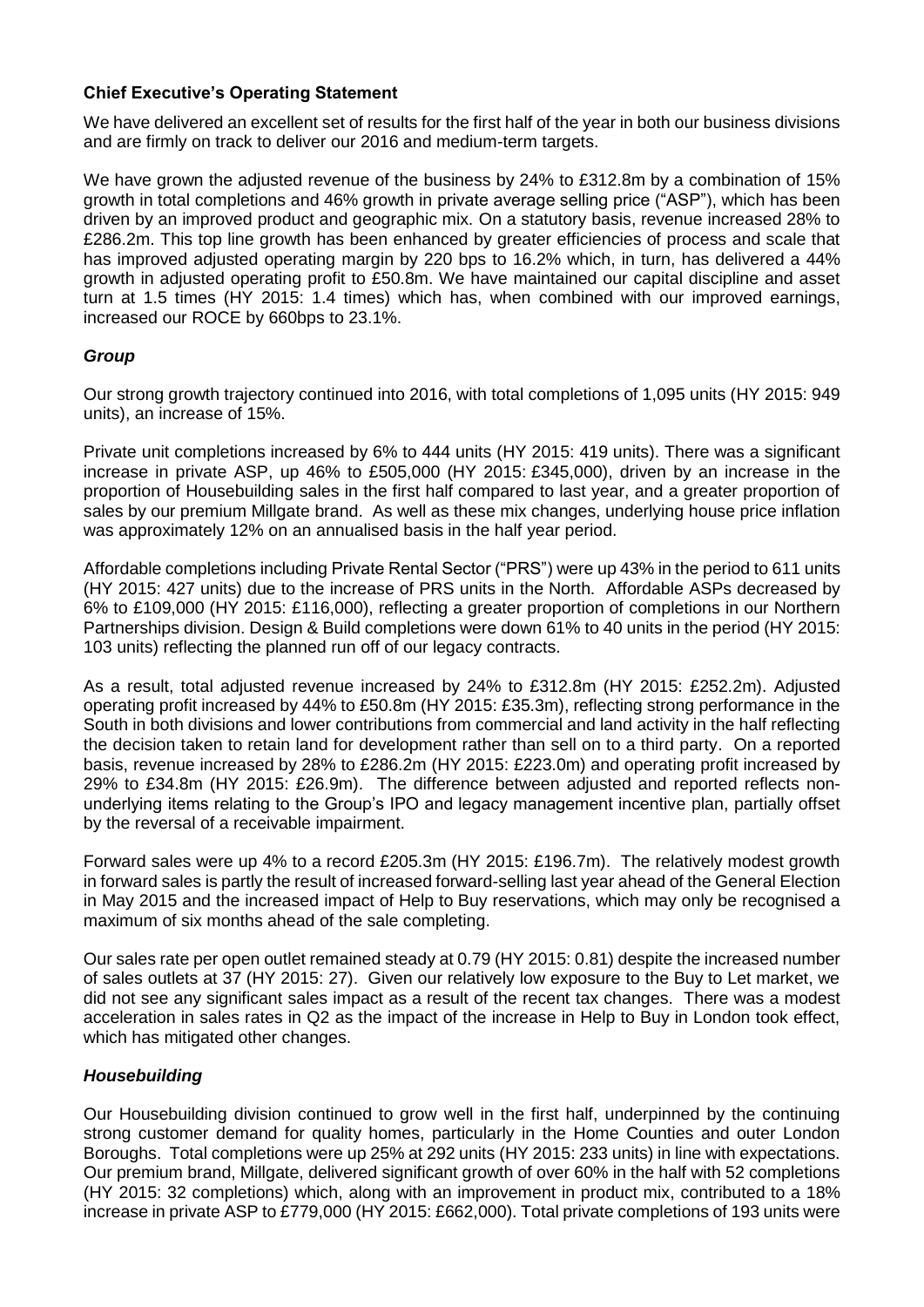up 53% (HY 2015: 126 units). Adjusted revenue was £174.0m (HY 2015: £126.0m), up 38%. We continue to see particularly strong sales in the price segments below £600,000, which represented more than half of the Housebuilding division's sales in the half year period. Whilst the premium offering has held firm to date, we are mindful of any potential impact from macro-economic changes.

Affordable completions were slightly lower as a proportion of overall completions in the period at 99 units (HY 2015: 102 units) as a result of the mix of sites in the period. Affordable ASP increased by 8% to £148,000 (HY 2015: £137,000).

Adjusted operating profit of £27.7m was up 46% (HY 2015: £19.0m) reflecting the strength of growth in the Housebuilding division, offset by a lower contribution from the commercial activities and land sales. The adjusted operating margin of 15.9% was up 80bps on the prior year (HY 2015: 15.1%) as the benefit of economies of scale reduced administrative expenses as a proportion of sales.

We were delighted that our approach to place making was recognised in the half year period, with our development at St Irvynes in Horsham, West Sussex winning both Development of the Year at the Sunday Times British Homes Awards 2015 and Best Landscape Design silver award at the What House? Awards 2015.

Since the period end, we have completed the buyout of our JV partner, Land Securities, at our development in Springhead, Ebbsfleet. To date we have developed almost 300 homes at the site with plans for a further 500 homes to be built over the next eight years.

# *Partnerships*

Our Partnerships division has had a strong start to the first half, with total completions up 12% to 803 units (HY 2015: 716 units) and adjusted revenue up 10% to £138.8m (HY 2015: £126.2m). An improved sales mix and underlying house price inflation in the period resulted in an increase in private ASP of 40% to £295,000 (HY 2015: £210,000).

Private completions of 251 units were down 14% on the prior period (HY 2015: 293 units) with Affordable completions up strongly at 512 units (HY 2015: 325 units). This reflects the mix of sites in the period and we would expect the growth rate in private units to pick up in 2017 as schemes such as St Paul's Square and East City Point deliver a full year of production. Average Affordable ASP was £102,000, down 6% (HY 2015: £109,000) reflecting an increased proportion of Affordable completions in the North compared with the South.

Adjusted operating profit of £23.1m was up 42% in the period (HY 2015: £16.3m), with our operations in the South performing particularly well. The adjusted operating margin increased by 360bps to 16.6% (HY 2015: 13.0%).

Demand for our product has remained strong, particularly at lower price points and in London following the introduction of the Government's 40% Help to Buy scheme from February 2016, which has improved affordability of housing for first time buyers.

Our ongoing partnership with Sigma in the North West remains strong with 309 completions of PRS homes (HY 2015: 53) and we are exploring opportunities to expand this relationship in the West Midlands, where we are working with Sigma to identify suitable sites for development. We plan to open an office in Wolverhampton by the end of the year and expect only modest initial set-up costs for this new region in the short-term, leveraging our presence in the North West to develop these opportunities.

# *Strong land bank and pipeline*

The Group's land bank has been maintained at 26,000 plots (HY 2015: 25,899) which continues to give us excellent visibility of our future plans. During the first half, we added a further 234 plots over six sites in the Housebuilding division. This includes four smaller sites at excellent locations in our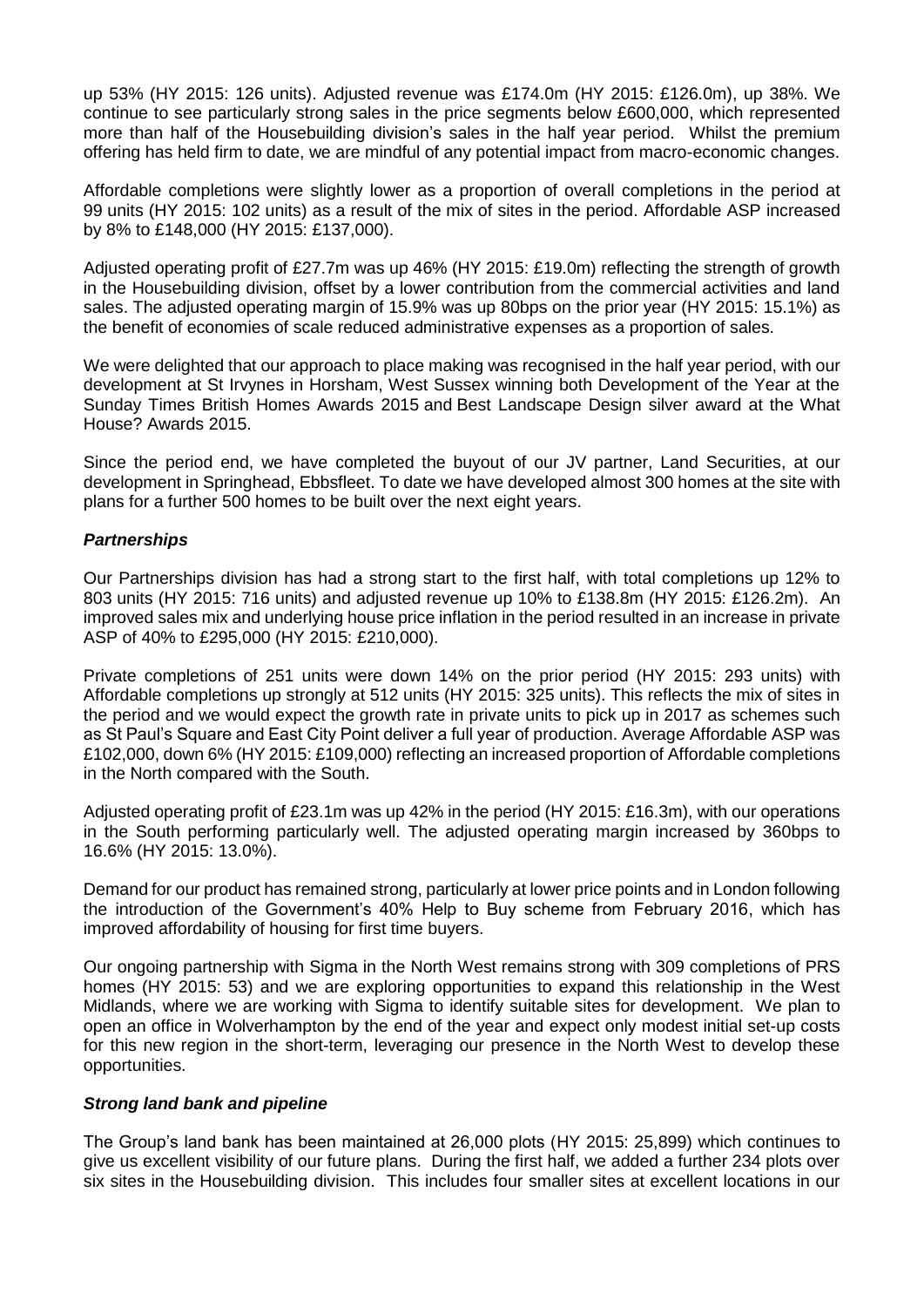Millgate business west of London and two sites in North Essex. 87% of these plots have been strategically sourced, in line with our historical run rate.

In the Partnerships division, as well as adding 999 plots to our land bank in the first half, we were named as preferred bidder at eight sites, which has added 4,703 units to our pipeline of work, including Beam Park in Dagenham, London (2,781 plots) and Rochester Riverside in Kent (1,262 plots). Including these wins, our overall preferred bidder pipeline in the Partnerships division now stands at 7,188 units (HY 2015: 3,111 units). These projects were awarded to Countryside as a result of our proven track record in delivering complex, multi-phase schemes alongside design excellence. Our pipeline of new opportunities where we are actively bidding or see future bid opportunities currently stands at over 30,000 units.

The planning environment has been relatively positive in the first half of 2016. We have achieved planning consent on 800 plots (HY 2015: 1,018 plots) taking our overall consented land bank to 14,652 plots (HY 2015: 12,753 plots).

# *Maintaining our capital discipline*

As we maintained our focus on build efficiency during the first half, the increase in turnover improved ROCE by 660bps at 23.1% (HY 2015: 16.5%) and asset turn held steady at 1.5 times (HY 2015: 1.4 times).

The Group completed a successful IPO in February 2016, raising £114m of primary proceeds after deducting the costs of the transaction. These proceeds were used to reduce the Group's revolving credit facility and are being used to accelerate the development of key sites. As a result, the Group's net debt at 31 March was £8.7m (HY 2015: £135.9m). This resulted in gearing<sup>1</sup> of 1.6% (HY 2015: 38.9%) and adjusted gearing<sup>2</sup> (including the impact of land creditors) of 11.4% (HY 2015: 75.0%). Utilising the funds raised at the IPO, we are preparing to start at Hazel End, Bishop's Stortford and have started to accelerate the developments at Acton, London, with the launch of phases 5 & 6, and Beaulieu Park in Chelmsford, where we have recently commenced work on a third phase including the new neighbourhood centre.

Following the IPO, we have successfully refinanced the business, signing a new £300m revolving credit facility expiring in May 2021. The Group will benefit from both a lower cost of borrowing and greater flexibility in the new facility. The facility has the potential to be extended by a further year on each of the first and second anniversaries of signing with the banks' consent.

# *Net finance costs*

Net finance costs were £20.9m (HY 2015: £19.8m). The Group had the benefit of six weeks during which shareholder loans from the previous principal shareholder were repaid in full as a result of the IPO. Interest on bank debt decreased by £0.1m to £2.8m (HY 2015: £2.9m). We expect finance costs in the second half to be lower than the first half, reflecting lower debt levels following the IPO.

# *Taxation*

l

The effective tax rate applied for the period was 22% (HY 2015: 38%). This reflects the anticipated full year effective rate and is higher than the statutory rate of 20% mainly due to some exceptional costs not allowable for tax purposes and transfer pricing adjustments on historical loans. We expect the Group's tax rate to trend towards the statutory rate in future years.

<sup>1</sup> Gearing is defined as net debt divided by net assets. In the prior period, gearing is defined as net debt divided by net assets excluding shareholder loans and accrued shareholder loan interest.

<sup>2</sup> Adjusted gearing is defined as above, except that net debt includes land creditors.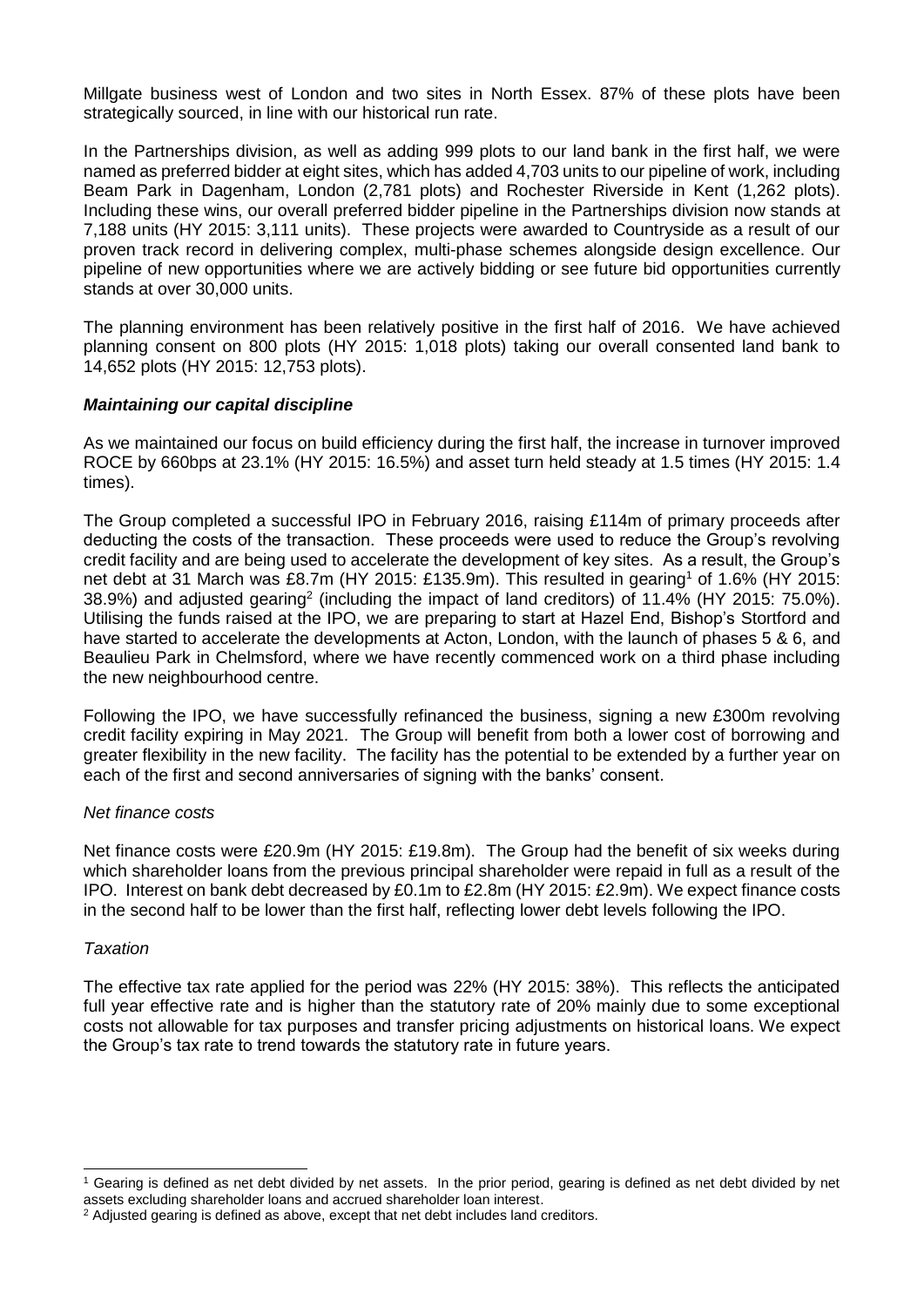# *Earnings per share*

The Board considers that the most appropriate measure of earnings per share excludes non-underlying items and is based on the number of shares in issue following the IPO in February 2016<sup>1</sup>. On this basis, adjusted basic earnings per share were 5.0 pence (HY 2015:1.8 pence).

# *Dividend*

As outlined at the time of our IPO, the directors intend to adopt a dividend policy with a target pay out ratio of 30% of earnings. The Group expects its first dividend as a public company to be a final dividend to be paid in February 2017, reflecting the six-month period from 31 March 2016 to the 2016 financial year end.

# *Broker Appointment*

Following completion of the Company's listing on the London Stock Exchange, the Company has appointed Barclays Bank PLC and Numis Securities Limited as Joint Brokers.

**Ian Sutcliffe Group Chief Executive 18 May 2016**

l <sup>1</sup> Refer to Note 8 to the condensed consolidated financial information.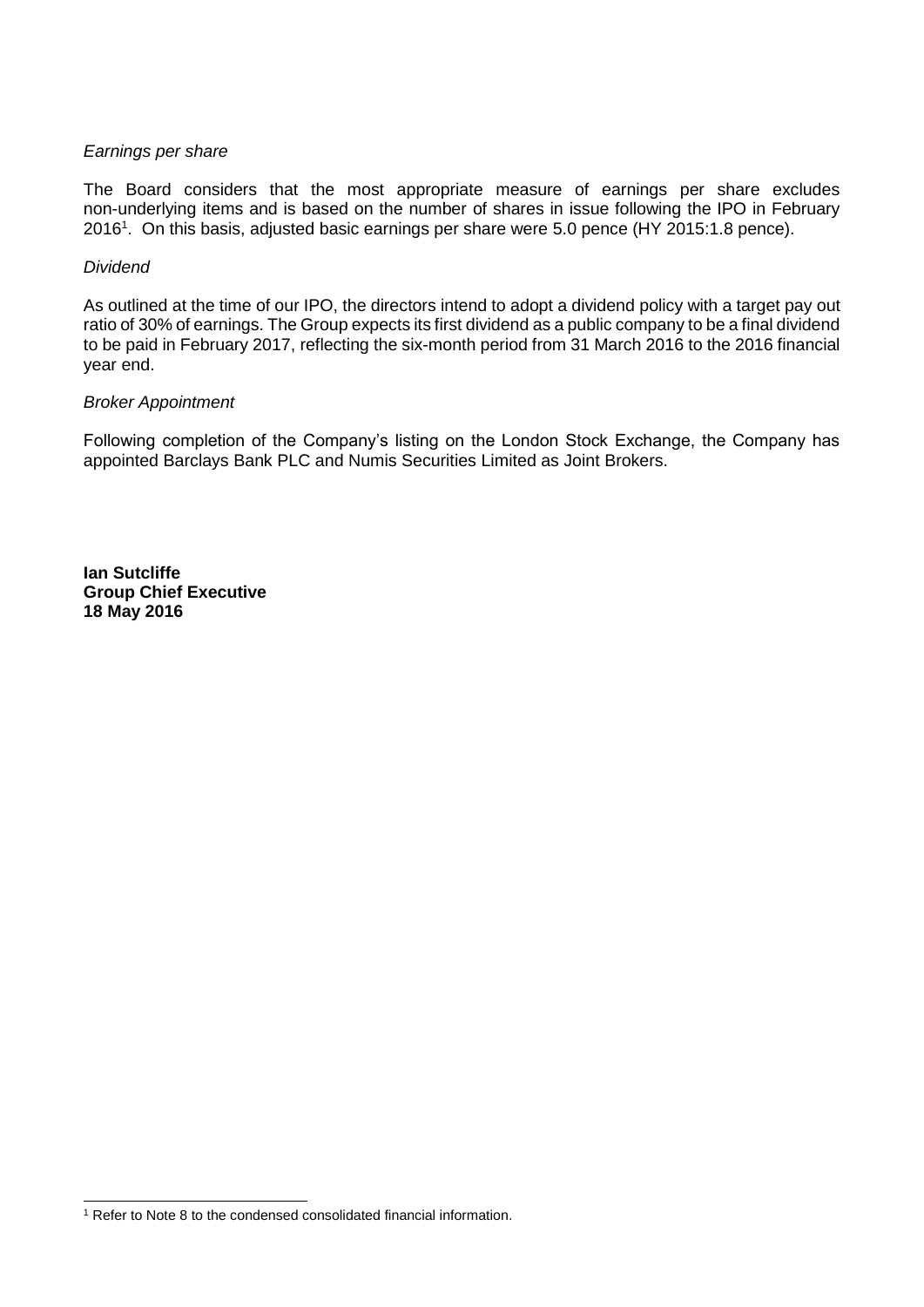# **Principal risks and uncertainties**

The Group is subject to a number of risks and uncertainties as part of its day to day operations. The Board regularly considers these and seeks to ensure that appropriate processes are in place to manage, monitor and mitigate these risks.

The principal risks and uncertainties set out at the time of the prospectus (issued in February 2016) remain valid at the date of this report and, based on the current outlook, will continue to remain valid for the remainder of the financial year. In summary these include, inter alia, macro-economic conditions, the strength of the Group's reputation with key stakeholders including suppliers and local government partners, customer satisfaction, the availability of suitable land for development and development execution risk.

In addition to these risks and uncertainties, following the Group's listing on the Main Market of the London Stock Exchange in February 2016, the Group is now subject to increased corporate regulation, such as the Listing Rules, and failure to comply with these rules could lead to regulatory censure and potential penalties. To address this risk, the Group employs an experienced Company Secretary (and external consultants when required) to ensure continued compliance with the Listing Rules.

The Group is required to value acquired intangible assets and share-based payments and apply judgement to the valuation of shared equity receivables and land held for development, housing work in progress and deferred tax. A more detailed description of these estimation uncertainties is included in the prospectus which can be obtained from the Group's registered office or at www.countrysideproperties.com.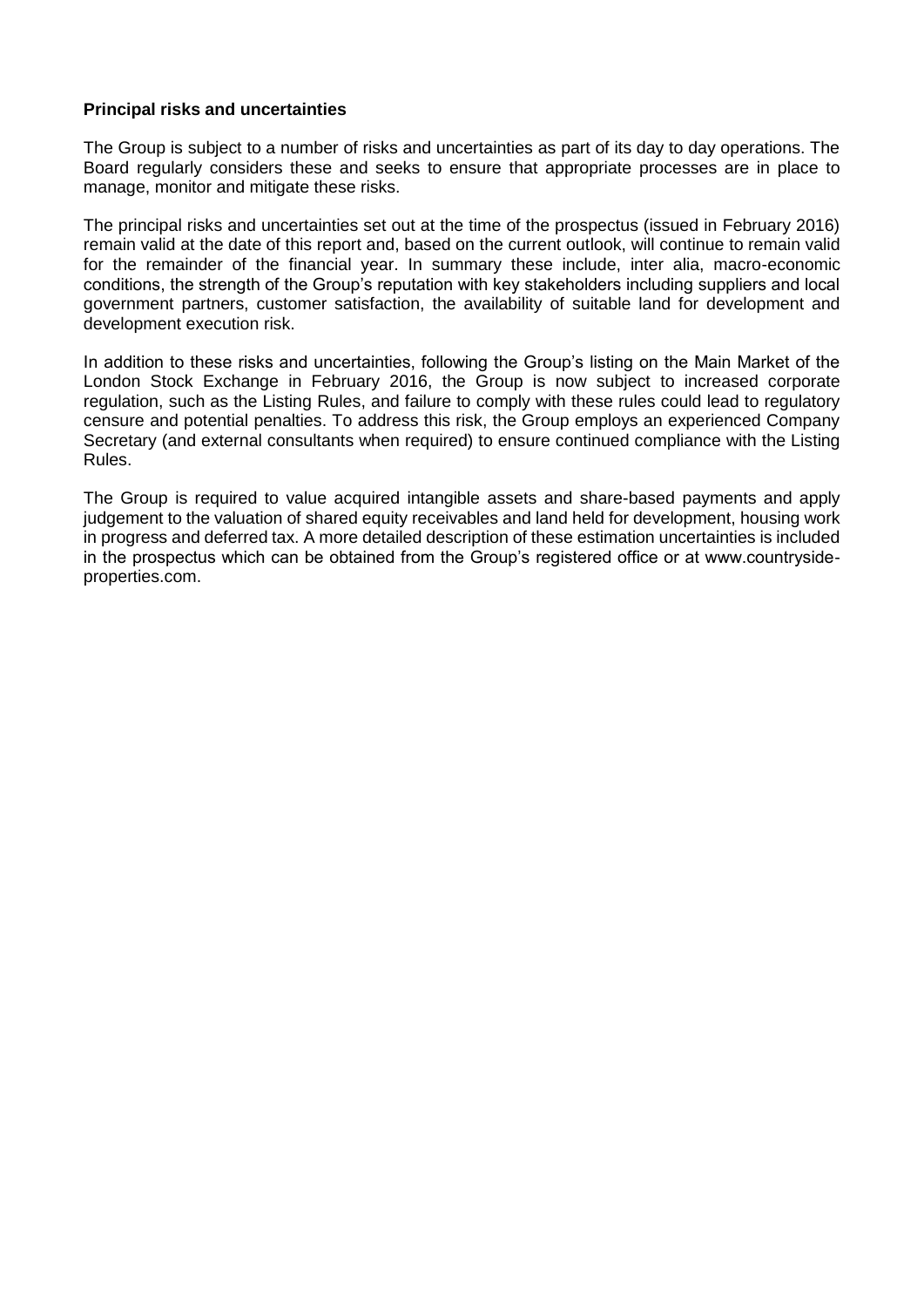# **Responsibility statement of the directors in respect of the half-yearly financial report**

We confirm that to the best of our knowledge:

- the condensed set of financial statements has been prepared in accordance with IAS 34 Interim Financial Reporting as adopted by the EU;
- the interim results report includes a fair review of the information required by:

(a) DTR 4.2.7R of the Disclosure and Transparency Rules, being an indication of important events that have occurred during the first six months of the financial year and their impact on the condensed set of financial statements; and a description of the principal risks and uncertainties for the remaining six months of the year; and

(b) DTR 4.2.8R of the Disclosure and Transparency Rules, being related party transactions that have taken place in the first six months of the current financial year and that have materially affected the financial position or performance of the entity during that period; and any changes in the related party transactions described in the last annual report that could do so.

The directors of Countryside Properties PLC during the period were:

Hackwood Directors Limited Appointed 18 November 2015, Resigned 19 November 2015 Alan Newcombe **Alan Newcombe Appointed 18 November 2015**, Resigned 19 November 2015<br>Appointed 19 November 2015 Appointed 19 November 2015 Rebecca Worthington **Appointed 19 November 2015**<br>David Howell (Chairman) Appointed 14 December 2015 Appointed 14 December 2015 Richard Adam **Appointed 17 December 2015**<br>Amanda Burton **Appointed 17 December 2015** Appointed 17 December 2015 Federico Canciani **Appointed 17 December 2015** Baroness Sally Morgan Appointed 17 December 2015<br>James van Steenkiste Appointed 17 December 2015 Appointed 17 December 2015

For and on behalf of the Board

Gary Whitaker Company Secretary 18 May 2016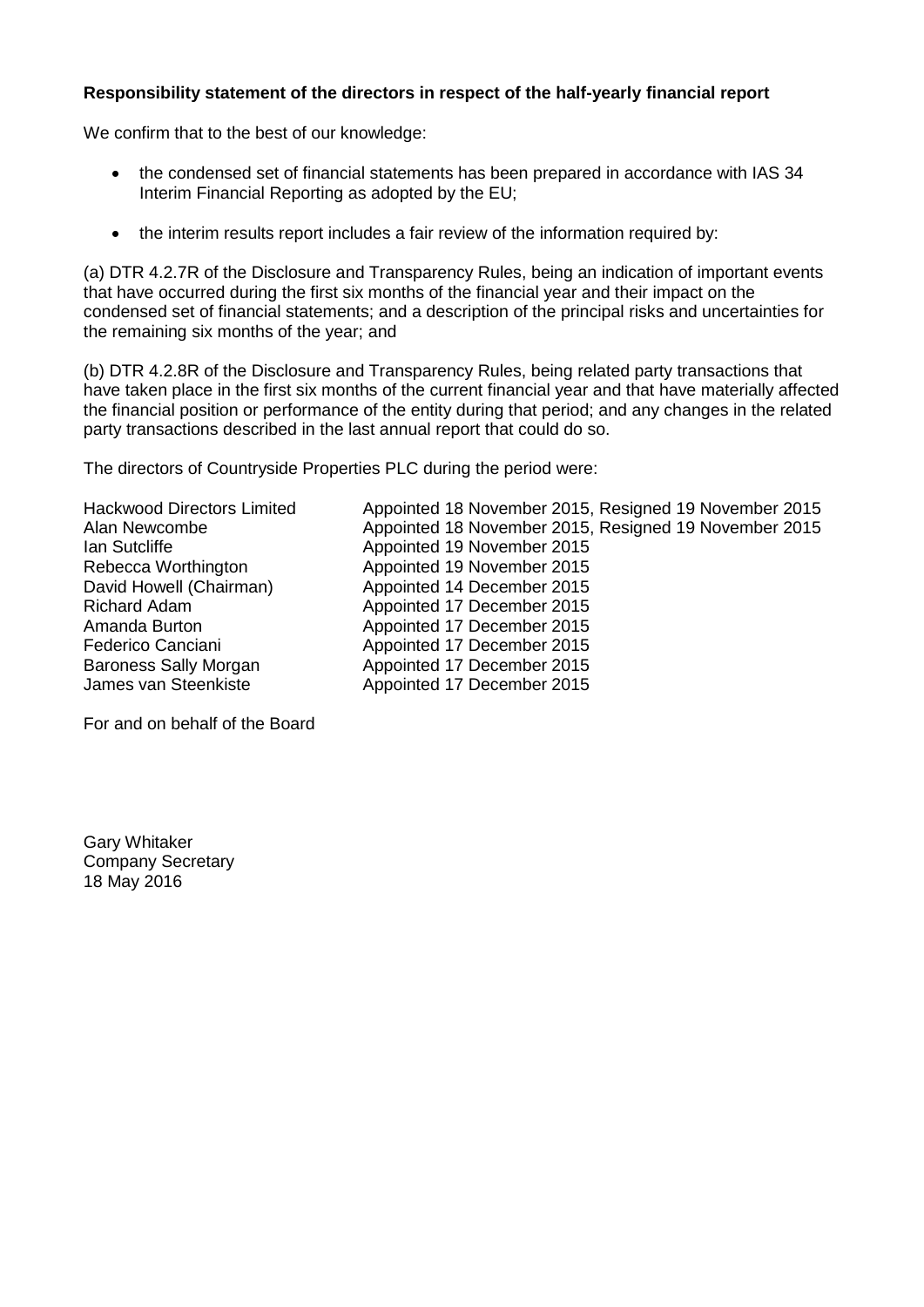# **COUNTRYSIDE PROPERTIES PLC CONSOLIDATED STATEMENT OF COMPREHENSIVE INCOME For the six months ended 31 March 2016 (unaudited)**

|                                                                                             |                | <b>Six months</b>  | Six months        |                       |
|---------------------------------------------------------------------------------------------|----------------|--------------------|-------------------|-----------------------|
|                                                                                             |                | ended              | ended             | Year ended            |
|                                                                                             |                | 31 March<br>2016   | 31 March<br>2015  | 30 September<br>2015  |
|                                                                                             | <b>Notes</b>   | Unaudited          | Unaudited         | Audited               |
|                                                                                             |                | E'000              | £'000             | £'000                 |
|                                                                                             |                |                    |                   |                       |
| Revenue                                                                                     | 4              | 286,173            | 223,025           | 547,486               |
| Cost of sales                                                                               |                | (222, 514)         | (177,067)         | (431, 690)            |
| Gross profit                                                                                |                | 63,659             | 45,958            | 115,796               |
| Administrative expenses                                                                     |                | (28, 849)          | (19,098)          | (47, 870)             |
| Group operating profit                                                                      | 5              | 34,810             | 26,860            | 67,926                |
| Analysed as:                                                                                |                |                    |                   |                       |
| Adjusted group operating profit                                                             |                | 50,793<br>(6, 795) | 35,348<br>(7,969) | 91,166                |
| Less: Share of associate and joint venture's operating profit<br>Less: Non-underlying items | 5              | (9, 188)           | (519)             | (16, 685)<br>(6, 555) |
| Group operating profit                                                                      |                | 34,810             | 26,860            | 67,926                |
|                                                                                             |                |                    |                   |                       |
| Finance costs                                                                               | 6              | (22, 343)          | (20, 151)         | (52, 294)             |
| Finance income                                                                              |                | 1,489              | 400               | 1,803                 |
| Share of profit from associate and joint ventures                                           | 10             | 4,149              | 4,958             | 10,584                |
| Profit before income tax                                                                    |                | 18,105             | 12,067            | 28,019                |
| Income tax expense                                                                          | $\overline{7}$ | (3,892)            | (4, 569)          | (8, 186)              |
| Profit for the period                                                                       |                | 14,213             | 7,498             | 19,833                |
|                                                                                             |                |                    |                   |                       |
| Profit is attributable to:                                                                  |                |                    |                   |                       |
| Owners of the parent                                                                        |                | 13,772             | 7,498             | 19,623                |
| Non-controlling interests                                                                   |                | 441                |                   | 210                   |
|                                                                                             |                | 14,213             | 7,498             | 19,833                |
| Other comprehensive income                                                                  |                |                    |                   |                       |
| Items that may be reclassified to profit and loss                                           |                |                    |                   |                       |
| Changes in the fair value of available-for-sale financial assets                            |                | (26)               |                   | 443                   |
| Total comprehensive income for the period                                                   |                | 14,187             | 7,498             | 20,276                |
|                                                                                             |                |                    |                   |                       |
| Total comprehensive income for the period attributable to:                                  |                |                    |                   |                       |
| Owners of the parent                                                                        |                | 13,746             | 7,498             | 20,066                |
| Non-controlling interest                                                                    |                | 441                |                   | 210                   |
|                                                                                             |                | 14,187             | 7,498             | 20,276                |
| Earnings per share (expressed in pence per share):                                          |                |                    |                   |                       |
| Basic earnings per share                                                                    | 8              | 3.1                | 1.7               | 4.4                   |
| Diluted earnings per share                                                                  | 8              | 3.1                | 1.7               | 4.4                   |
|                                                                                             |                |                    |                   |                       |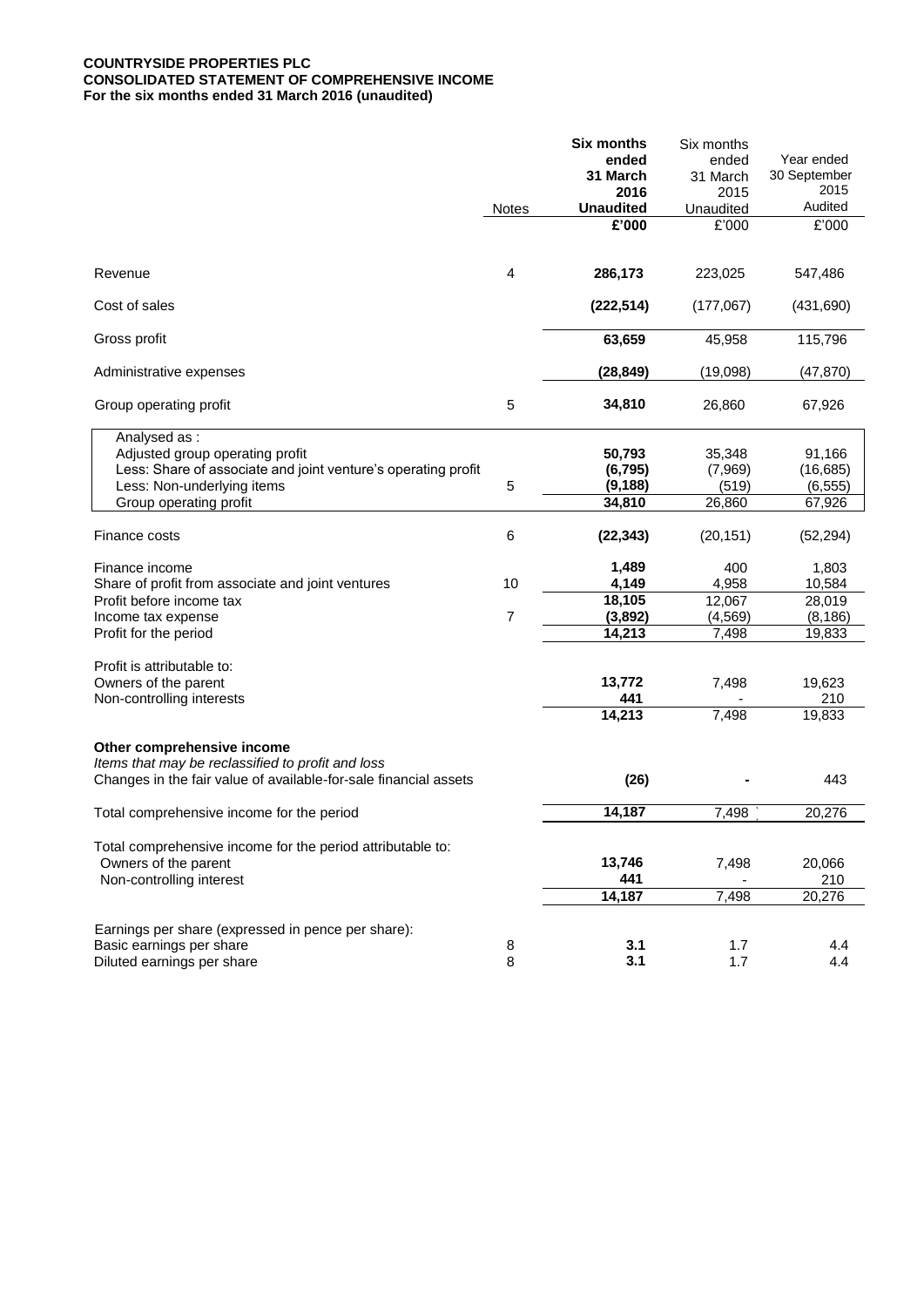# **COUNTRYSIDE PROPERTIES PLC CONSOLIDATED STATEMENT OF FINANCIAL POSITION As at 31 March 2016 (unaudited)**

|                                                 |              | As at      | As at      | As at        |
|-------------------------------------------------|--------------|------------|------------|--------------|
|                                                 |              | 31 March   | 31 March   | 30 September |
|                                                 | <b>Notes</b> | 2016       | 2015       | 2015         |
|                                                 |              | £'000      | E'000      | £'000        |
| Assets                                          |              |            |            |              |
| Non-current assets                              |              |            |            |              |
| Intangible assets                               |              | 58,852     | 60,048     | 59,453       |
| Property, plant and equipment                   |              | 2,597      | 1,559      | 2,406        |
| Investment in joint ventures                    |              | 50,196     | 47,571     | 50,097       |
| Investment in associate                         |              | 3,989      | 8,155      | 4,164        |
| Available for sale financial assets             | 11           | 10,262     | 10,683     | 10,535       |
| Derivative financial instruments                |              |            | 68         | 6            |
| Deferred tax assets                             |              | 4,727      | 5,457      | 5,606        |
| Trade and other receivables                     |              | 11,980     | 13,290     | 15,349       |
|                                                 |              | 142,603    | 146,831    | 147,616      |
| <b>Current assets</b>                           |              |            |            |              |
| Inventories                                     | 12           | 485,533    | 503,634    | 439,542      |
| Trade and other receivables                     |              | 134,179    | 109,530    | 105,450      |
| Cash and cash equivalents                       |              | 100        | 519        | 354          |
|                                                 |              | 619,812    | 613,683    | 545,346      |
|                                                 |              |            |            |              |
| <b>Total assets</b>                             |              | 762,415    | 760,514    | 692,962      |
|                                                 |              |            |            |              |
| Liabilities                                     |              |            |            |              |
|                                                 |              |            |            |              |
| <b>Current liabilities</b>                      |              |            |            |              |
| Trade and other payables                        |              | (141, 930) | (159, 667) | (181, 140)   |
| Current income tax liabilities                  |              | (2, 323)   | (6, 473)   | (4,043)      |
| Provisions                                      |              | (901)      | (1, 298)   | (1, 144)     |
|                                                 |              | (145, 154) | (167, 438) | (186, 327)   |
| Non-current liabilities                         |              |            |            |              |
| <b>Borrowings</b>                               | 13           | (5, 325)   | (419, 277) | (343, 361)   |
| Trade and other payables                        |              | (64, 866)  | (171, 790) | (148, 930)   |
| Provisions                                      |              | (912)      | (2, 545)   | (1, 110)     |
|                                                 |              | (71, 103)  | (593, 612) | (493, 401)   |
|                                                 |              |            |            |              |
| <b>Total liabilities</b>                        |              | (216, 257) | (761,050)  | (679, 728)   |
| Net assets/(liabilities)                        |              | 546,158    | (536)      | 13,234       |
|                                                 |              |            |            |              |
| Equity                                          |              |            |            |              |
| Share capital                                   |              | 4,500      | 19         | 19           |
| Share premium                                   |              |            | 874        | 1,075        |
| Reserves                                        |              | 540,984    | (1, 452)   | 11,907       |
| Equity attributable to owners of the parent     |              | 545,484    | (559)      | 13,001       |
| Equity attributable to non-controlling interest |              | 674        | 23         | 233          |
| Total equity/(deficit)                          |              | 546,158    | (536)      | 13,234       |
|                                                 |              |            |            |              |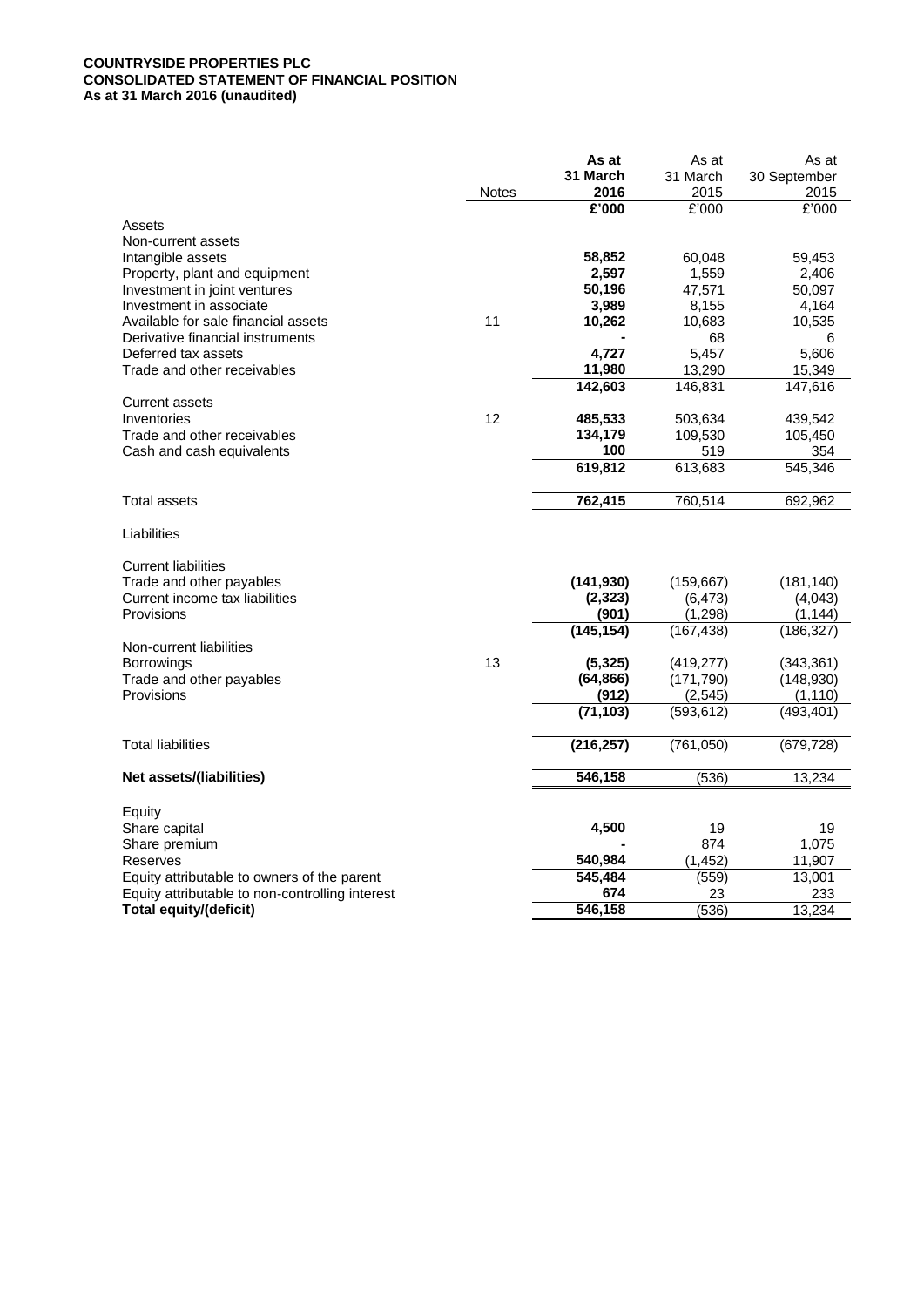# **COUNTRYSIDE PROPERTIES PLC CONDENSED CONSOLIDATED STATEMENT OF CHANGES IN EQUITY For the six months 31 March 2016 (unaudited)**

|                                                                                     | Notes | Share<br>capital | Share<br>premium         | Retained<br>earnings | Available<br>for sale<br>financial<br>assets<br>(Note 11) | Equity<br>attributable to<br>shareholders | Non-<br>controlling<br>interest                      | Total<br>Equity  |
|-------------------------------------------------------------------------------------|-------|------------------|--------------------------|----------------------|-----------------------------------------------------------|-------------------------------------------|------------------------------------------------------|------------------|
|                                                                                     |       | £'000            | £'000                    | £'000                | £'000                                                     | £'000                                     | £'000                                                | £'000            |
| At 1 October 2014                                                                   |       | 18               | 870                      | (10, 591)            | 1,122                                                     | (8,581)                                   | 23                                                   | (8, 558)         |
| <b>Comprehensive income</b><br>Profit for the period<br>Other comprehensive         |       |                  |                          | 7,498                |                                                           | 7,498                                     | ٠                                                    | 7,498            |
| income<br>Total comprehensive income                                                |       |                  |                          | 7,498                |                                                           | 7,498                                     |                                                      | 7,498            |
| <b>Transactions with owners</b><br>Share based payment<br>Proceeds from share issue |       | 1                | 4                        | 519                  |                                                           | 519<br>5                                  |                                                      | 519<br>5         |
| Total transactions with<br>owners                                                   |       | 1                | 4                        | 519                  |                                                           | 524                                       |                                                      | 524              |
| At 31 March 2015                                                                    |       | 19               | 874                      | (2, 574)             | 1,122                                                     | (559)                                     | 23                                                   | (536)            |
|                                                                                     |       |                  |                          |                      |                                                           |                                           |                                                      |                  |
| At 1 October 2015                                                                   |       | 19               | 1,075                    | 10,342               | 1,565                                                     | 13,001                                    | 233                                                  | 13,234           |
| <b>Comprehensive income</b><br>Profit for the period<br>Other comprehensive         |       |                  |                          | 13,772               |                                                           | 13,772                                    | 441                                                  | 14,213           |
| income<br>Total comprehensive income                                                |       |                  |                          | 13,772               | (26)<br>(26)                                              | (26)<br>13,746                            |                                                      | (26)<br>14,187   |
| <b>Transactions with owners</b><br>Share based payment<br>Group reorganisation      |       | 4,481            | (1,075)                  | 2,075<br>513,256     |                                                           | 2,075<br>516,662                          | $\overline{\phantom{a}}$<br>$\overline{\phantom{a}}$ | 2,075<br>516,662 |
| Total transactions with<br>owners                                                   |       | 4,481            | (1,075)                  | 515,331              |                                                           | 518,737                                   | ÷,                                                   | 518,737          |
| At 31 March 2016                                                                    |       | 4,500            | $\overline{\phantom{a}}$ | 539,445              | 1,539                                                     | 545,484                                   | 674                                                  | 546,158          |
|                                                                                     |       |                  |                          |                      |                                                           |                                           |                                                      |                  |
| At 1 October 2014                                                                   |       | 18               | 870                      | (10, 591)            | 1,122                                                     | (8,581)                                   | 23                                                   | (8, 558)         |
| <b>Comprehensive income</b><br>Profit for the period<br>Other comprehensive         |       |                  |                          | 19,623               |                                                           | 19,623                                    | 210                                                  | 19,833           |
| income                                                                              |       |                  |                          |                      | 443                                                       | 443                                       |                                                      | 443              |
| Total comprehensive income                                                          |       |                  |                          | 19,623               | 443                                                       | 20,066                                    | 210                                                  | 20,276           |
| <b>Transactions with owners</b><br>Share based payment<br>Proceeds from issue of    |       |                  |                          | 1,310                |                                                           | 1,310                                     |                                                      | 1,310            |
| shares                                                                              |       | 1                | 205                      |                      |                                                           | 206                                       |                                                      | 206              |
| Total transactions with<br>owners                                                   |       | 1                | 205                      | 1,310                |                                                           | 1,516                                     |                                                      | 1,516            |
| At 30 September 2015                                                                |       | 19               | 1,075                    | 10,342               | 1,565                                                     | 13,001                                    | 233                                                  | 13,234           |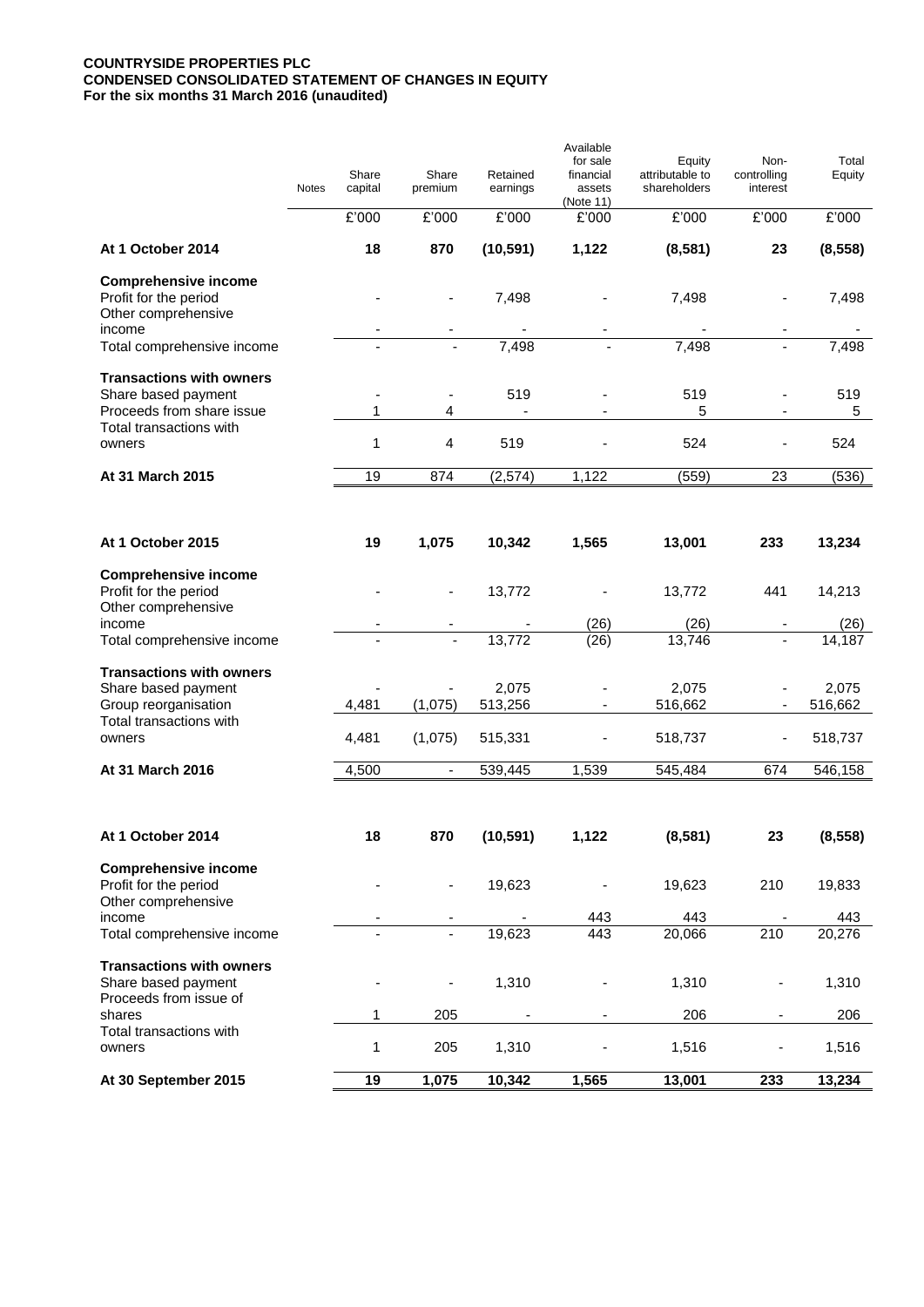# **COUNTRYSIDE PROPERTIES PLC CONDENSED CONSOLIDATED CASHFLOW STATEMENT For the six months ended 31 March 2016 (unaudited)**

|                                                                  |      | <b>Six months</b><br>ended | Six months<br>ended | Full year<br>ended |
|------------------------------------------------------------------|------|----------------------------|---------------------|--------------------|
|                                                                  | Note | 31 March                   | 31 March            | 30 September       |
|                                                                  |      | 2016                       | 2015                | 2015               |
|                                                                  |      | £'000                      | £'000               | £'000              |
| Cash (used in)/generated from operations                         | 14   | (44, 465)                  | 6,756               | 29,819             |
| Interest paid                                                    |      | (3,831)                    | (5,648)             | (5,648)            |
| Tax paid                                                         |      | (4,906)                    | (1, 847)            | (8,035)            |
| Net cash (outflow)/inflow from operating activities              |      | (53, 202)                  | (739)               | 16,136             |
| Cash flows from investing activities                             |      |                            |                     |                    |
| Purchase of property, plant and equipment                        |      | (476)                      | (446)               | (1,514)            |
| Proceeds from disposal of available for sale<br>financial assets |      | 1,234                      | 967                 | 2,511              |
| Increase in loans to associate and joint ventures                |      | (27, 967)                  | (50, 838)           | 1,480              |
| Interest received                                                |      | 780                        | 408                 | 824                |
| Dividends received from joint venture investments                |      | 4,832                      | 742                 | 6,682              |
| Net cash (outflow)/inflow from investing activities              |      | (21, 597)                  | (49, 167)           | 9,983              |
| Cash flows from financing activities                             |      |                            |                     |                    |
| Net proceeds from issue of ordinary shares                       |      | 130,000                    | 5                   | 206                |
| Transactional costs of shares issued                             |      | (4,610)                    |                     |                    |
| (Repayment of) / increase in borrowings                          |      | (50, 845)                  | 50,248              | (26, 143)          |
| Net cash inflow/(outflow) from financing activities              |      | 74,545                     | 50,253              | (25, 937)          |
| (decrease)/increase in cash and cash<br>Net<br>equivalents       |      | (254)                      | 347                 | 182                |
| Cash and cash equivalents at beginning of the<br>period          |      | 354                        | 172                 | 172                |
| Cash and cash equivalents at the end of the period               |      | 100                        | 519                 | 354                |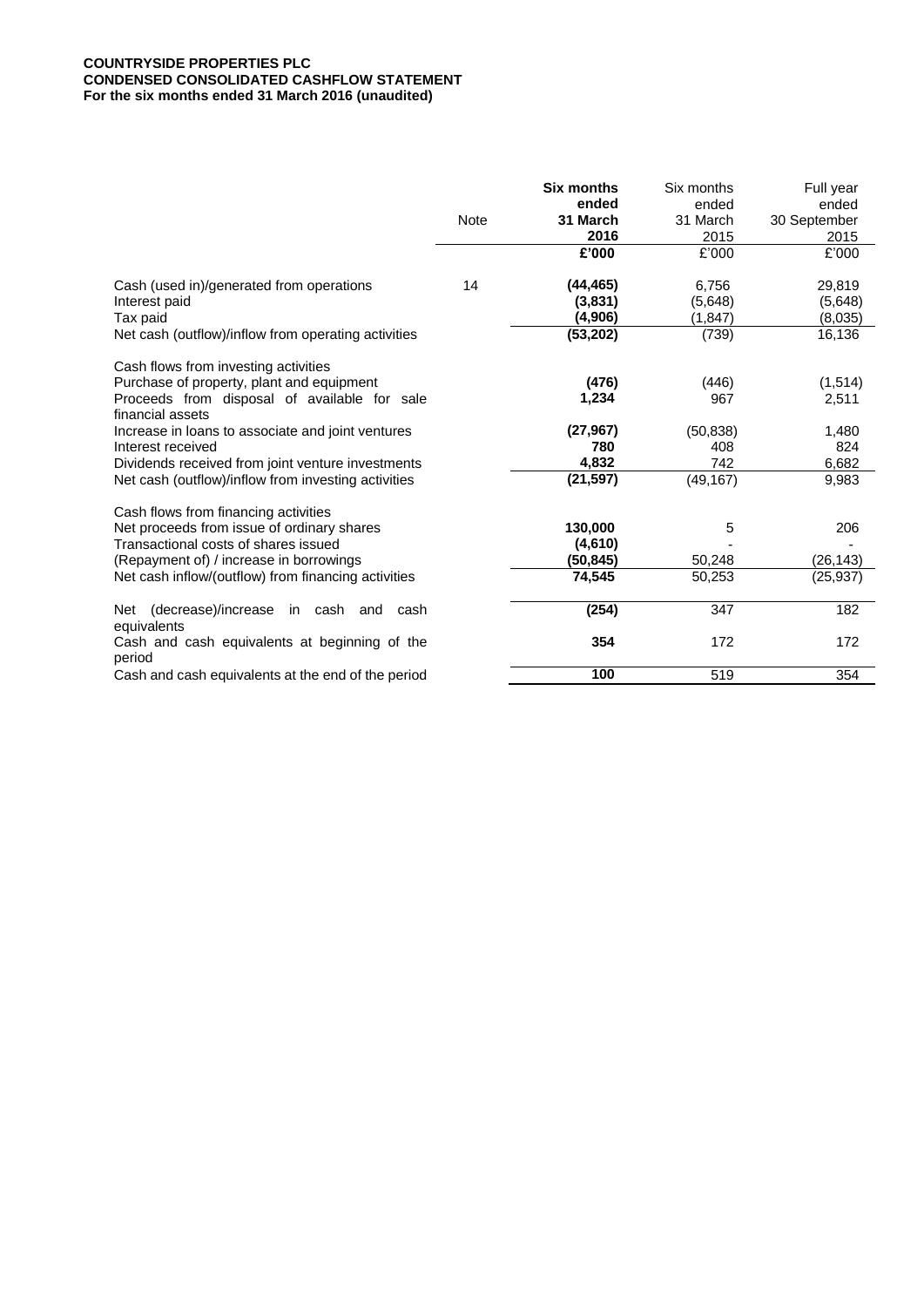## **1. BASIS OF PREPARATION**

Countryside Properties PLC (the 'Company') is a public company incorporated and domiciled in the United Kingdom, whose shares are publicly traded on the London Stock Exchange. The Company's registered office is Countryside House, The Drive, Brentwood, Essex CM13 3AT.

The financial information in these condensed consolidated interim financial statements for the six months to 31 March 2016 is that of the Company and all of its subsidiaries (together the "Group"). It has been prepared in accordance with the Disclosure and Transparency Rules of the Financial Conduct Authority and International Accounting Standard 34, Interim Financial Reporting, as endorsed by the European Union.

The financial information for the six months ended 31 March 2016 and 31 March 2015 is unaudited, but has been subject to a review in accordance with the International Standard on Review Engagements 2410, Review of Interim Financial Information, performed by the Independent Auditor of the Entity, issued by the Auditing Practices Board.

The condensed consolidated interim financial information should be read in conjunction with the annual financial statements of OCM Luxembourg Coppice Midco S.à r.l. for the year ended 30 September 2015, which have been prepared in accordance with International Financial Reporting Standards as adopted by the European Union. The comparative financial information presented herein for the year ended 30 September 2015 does not constitute full statutory accounts within the meaning of Section 434 of the Companies Act 2006. Those accounts have been reported on by the company's auditors and are available on the Company's website in the Prospectus produced for the initial public offering (see note 1(b)). The report of the auditors was unqualified, did not include a reference to any matters to which the auditors drew attention by way of emphasis without qualifying their report and did not contain a statement under section 498 (2) or (3) of the Companies Act 2006. Except as described in note 2, the accounting policies applied are consistent with those of the annual financial statements of OCM Luxembourg Coppice Midco S.à r.l. for the year ended 30 September 2015.

The condensed consolidated interim financial information was authorised for issue by the directors on 17 May 2016.

### **(a) Initial Public Offering "IPO"**

The Company listed its shares on the London Stock Exchange on 17 February 2016.

These are the first set of condensed consolidated financial statements of Countryside Properties PLC, which is the new ultimate holding company of OCM Luxembourg Coppice Midco S.à r.l., following the reorganisation of the Group to facilitate the Initial Public Offering. The reorganisation is described in note 1(b).

The consolidated financial statements have been prepared under the merger method of accounting because the transaction under which the Company became the holding company of OCM Luxembourg Coppice Midco S.à r.l. was a group reconstruction with no changes in the ultimate ownership of the group. All the shareholdings in OCM Luxembourg Coppice Midco S.à r.l. were exchanged via a share for share transfer on 11 February 2016. The Company did not actively trade at the time.

The result of the application of the merger method of accounting is to present the financial statements as if the Company has always owned the Group - the financial statements, including comparatives, have been presented as a continuation of OCM Luxembourg Coppice Midco S.à.r.l..

#### **(b) Group Reorganisation**

The principal steps of the Group reorganisation were as follows:

The Company was incorporated on 18 November 2015 as a public company limited by shares in the United Kingdom, with share capital of £1, consisting of 1 ordinary share with a £1 nominal value. On 19 November 2015, the Company issued a further 9 ordinary shares and 50,000 redeemable preference shares, each of £1.

The Company became the ultimate holding company of the Group and OCM Luxembourg Coppice Midco S.à r.l becoming the Company's direct subsidiary on 11 February 2016 by way of a share for share exchange. The insertion of the Company as a new holding company constitutes a group reorganisation and the transaction is accounted for using merger accounting principles in accordance with section 612 of the Companies Act 2006.

The balance of the mandatory redeemable preference shares as of 30 September 2015 of £287 million and the associated accrued return of £111 million as of 16 February 2016 was transferred from the holders (being OCM Luxembourg Coppice Topco S.à r.l., an entity controlled by Oaktree Capital Management L.P., and certain members of the Group's management) to the Company in exchange for 392 million ordinary shares in the Company, each of £1.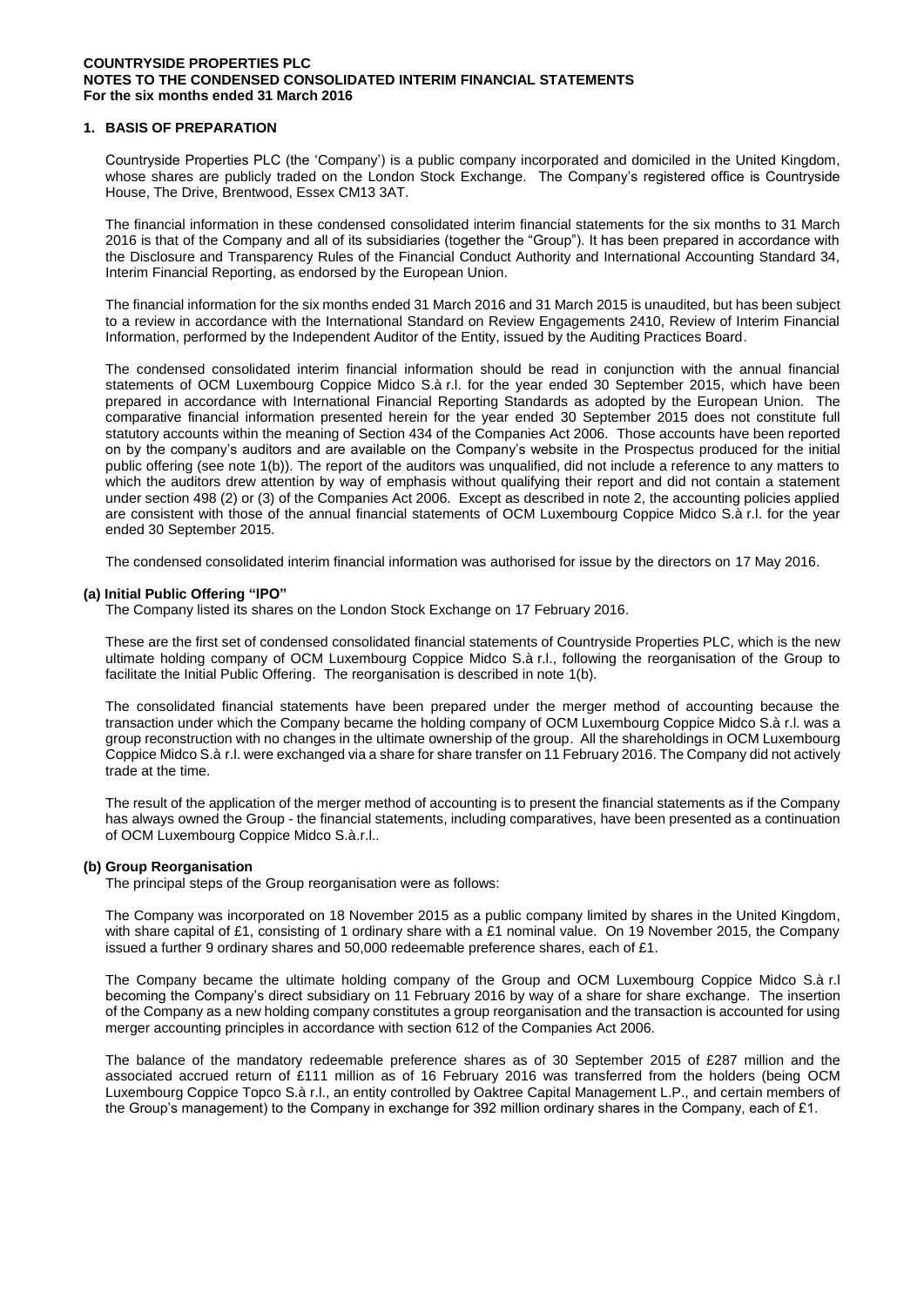# **1. BASIS OF PREPARATION** (continued)

# **(b) Group Reorganisation** (continued)

Under merger accounting the shares issued on this transaction were recorded in the consolidated statement of financial position at the nominal value of the shares issued plus the fair value of any additional consideration, which was recorded as a merger reserve in the Group financial statements. The assets and liabilities of the subsidiaries are consolidated at book value in the Group financial statements and the consolidated reserves of the Group are adjusted to reflect the statutory share capital, share premium and merger reserve of the Company as if it had always existed.

On 17 February 2016 the Company issued 57,777,778 additional shares, each of £1, for consideration of £130 million, the balance being recorded as share premium, in an IPO. In accordance with s610(2b) of the Companies Act 2006, £4.6 million of the IPO costs have been charged to the share premium account. The mandatory redeemable preference shares were redeemed on IPO.

On 9 March 2016, the Company undertook a court approved capital reduction, in which the nominal value of the ordinary shares were reduced to £0.01p each which had the effect of cancelling the merger reserve and share premium arising on IPO.

### **(c) Going Concern**

The Group maintains a mixture of committed credit facilities and cash reserves, which together are designed to ensure that the Group has sufficient available funds to finance its operations. The Directors review forecasts of the Group's liquidity requirements based on a range of scenarios to ensure it has sufficient cash to meet operational needs while maintaining sufficient headroom on its committed borrowing facilities at all times so that the Group does not breach borrowing limits or covenants in its borrowing facilities.

The Directors have reviewed the cash flow forecasts of the Group and consider that the Group has adequate resources to continue in operational existence for at least 12 months from the date of this historical financial information. The Directors therefore consider it is appropriate to adopt the going concern basis of accounting in preparing these condensed consolidated interim financial statements.

# **2. ACCOUNTING POLICIES**

The policies applied in the condensed consolidated interim financial information are consistent with those applied by OCM Luxembourg Coppice Midco S.à.r.l for the year ended 30 September 2015 as set out in the Group's Prospectus, other than as set out below. The impact of new and amended International Financial Reporting Standards on the Group is also disclosed in the Prospectus. There have been no developments in the first half of the year which change our assessment of the impact these will have on the Group.

#### **(a) Income taxes**

Taxes on income in the interim periods are accrued using the tax rate that would be applicable to expected annual earnings.

### **(b) Earnings per share**

The Group presents basic and diluted earnings per share ('EPS') data for its ordinary shares. Basic EPS is calculated by dividing the profit attributable to ordinary shareholders by the weighted average number of ordinary shares outstanding during the period. For diluted EPS, the weighted average number of ordinary shares is adjusted to assume conversion of all dilutive potential ordinary shares.

As explained in note 1(a), the Group's financial statements reflect the continuation of the pre-existing group headed by OCM Luxembourg Coppice Midco S.à r.l. The 2016 weighted average number of shares has been stated as the weighted average number of shares in the period from the date of the IPO to the balance sheet date. The 2015 weighted average number of shares has been stated as if the IPO had occurred at the beginning of the comparative period.

A reconciliation of the adjusted measure to the statutory measure required by IFRS is given in note 5.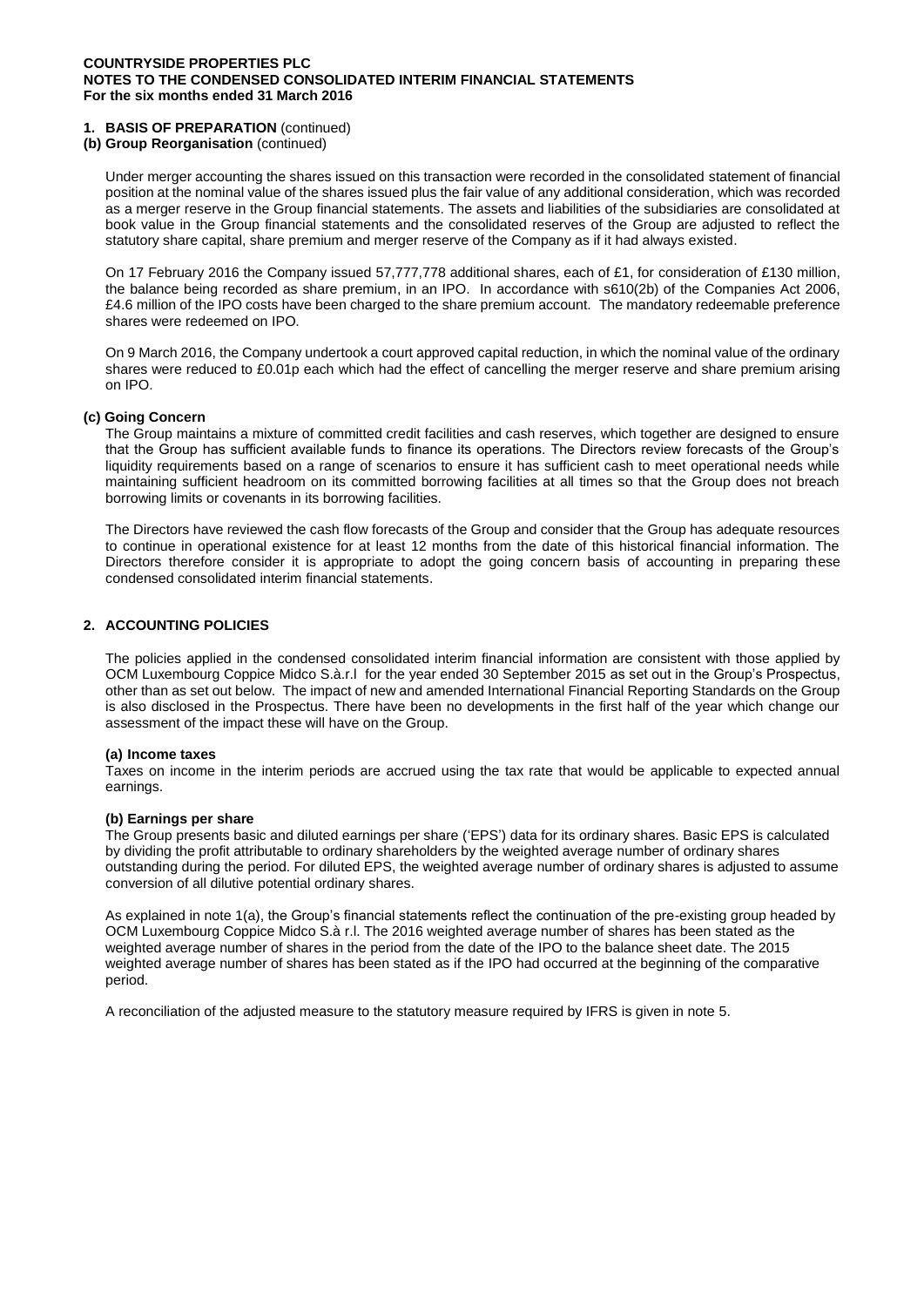## **3. SEASONALITY**

In common with the rest of the UK housebuilding industry, activity occurs throughout the year, with peaks in sales completions in spring and autumn. This creates a degree of seasonality in the Group's trading results and working capital.

### **4. SEGMENTAL REPORTING**

Segmental reporting is presented in respect of the Group's business segments reflecting the Group's management and internal reporting structure and is on the basis on which strategic operating decisions are made by the Group's Chief Operating Decision Maker ("CODM"). The Group's two business segments are Housebuilding and Partnerships.

The Housebuilding division develops medium and larger-scale sites, providing private and affordable housing on land owned or controlled by the Group, primarily around London and in the South East of England operating under both the Countryside and Millgate brands.

The Partnerships division specialises in medium to large scale housing regeneration schemes delivering private and affordable homes in partnership with public sector land owners and operates primarily in and around London and in the North West of England.

#### **(a) Segmental income statement**

Segmental adjusted operating profit and segmental operating profit include items directly attributable to a segment as well as those that can be allocated on a reasonable basis. Central head office costs have been allocated between the segments using a percentage of revenue basis. Items below Group operating profit have not been allocated.

Segmental net assets and tangible net operating asset value include items directly attributable to a segment as well as those that can be allocated on a reasonable basis with the exception of intangible assets and net bank debt (which includes accrued interest and excludes unamortised arrangement fees). In prior periods, mandatory redeemable preference shares, including the outstanding return, were also excluded.

|                                                                                                                                                                                                                                                 | Housebuilding               | <b>Partnerships</b>                   | <b>Group Items</b>   | <b>Total</b>                            |
|-------------------------------------------------------------------------------------------------------------------------------------------------------------------------------------------------------------------------------------------------|-----------------------------|---------------------------------------|----------------------|-----------------------------------------|
| Six months ended 31 March 2016                                                                                                                                                                                                                  |                             | £'000                                 |                      |                                         |
| Group revenue: including share of associate<br>and joint ventures' revenue<br>Share of associate and joint ventures'                                                                                                                            | 174,000                     | 138,799                               |                      | 312,799                                 |
| revenue                                                                                                                                                                                                                                         | (19, 886)                   | (6,740)                               |                      | (26,626)                                |
| Revenue                                                                                                                                                                                                                                         | 154,114                     | 132,059                               | $\blacksquare$       | 286,173                                 |
| Segment result:<br>Total operating profit including share of<br>operating profit from associate and joint<br>ventures<br>Less: Share of operating profit from<br>associate and joint ventures<br>Non-underlying items<br>Group operating profit | 27,694<br>(5,606)<br>22,088 | 23,099<br>(1, 189)<br>2,188<br>24,098 | (11,376)<br>(11,376) | 50,793<br>(6, 795)<br>(9,188)<br>34,810 |
| Net finance costs                                                                                                                                                                                                                               |                             |                                       | (20, 854)            | (20, 854)                               |
| Share of post-tax profit from associate and<br>joint ventures                                                                                                                                                                                   | 3,688                       | 461                                   |                      | 4,149                                   |
| Profit / (loss) before taxation                                                                                                                                                                                                                 | 25,776                      | 24,559                                | (32,230)             | 18,105                                  |
| Income tax expense                                                                                                                                                                                                                              | (1, 954)                    | (1,938)                               |                      | (3,892)                                 |
| Profit / (loss) after taxation                                                                                                                                                                                                                  | 23,822                      | 22,621                                | (32,230)             | 14,213                                  |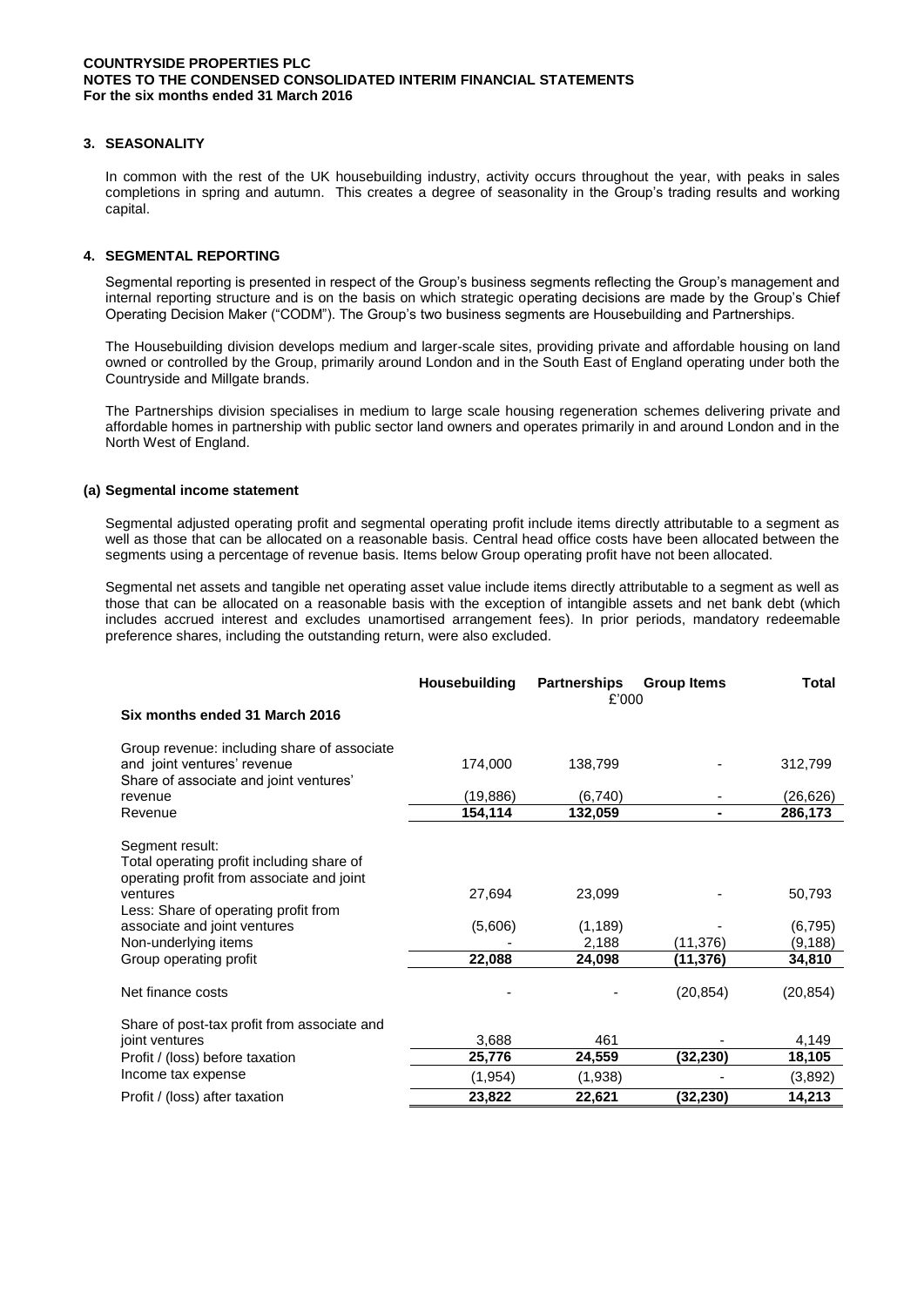# **4. SEGMENTAL REPORTING** (continued)

| Six months ended 31 March 2015                                                                                        |               |                              |                       |                       |
|-----------------------------------------------------------------------------------------------------------------------|---------------|------------------------------|-----------------------|-----------------------|
|                                                                                                                       | Housebuilding | <b>Partnerships</b>          | <b>Group Items</b>    | <b>Total</b>          |
|                                                                                                                       |               | £'000                        |                       |                       |
| Group revenue: including share of associate<br>and joint ventures' revenue                                            | 125,970       | 126,190                      |                       | 252,160               |
| Share of associate and joint ventures'                                                                                | (28, 107)     | (1,028)                      |                       | (29, 135)             |
| revenue                                                                                                               |               |                              |                       |                       |
| Revenue                                                                                                               | 97,863        | 125,162                      | $\blacksquare$        | 223,025               |
| Segment result:<br>Total operating profit including share of<br>operating profit from associate and joint<br>ventures | 18,986        | 16,362                       |                       | 35,348                |
| Less: Share of operating (profit)/loss from<br>associate and joint ventures                                           | (8,071)       | 102                          |                       | (7,969)               |
| Non-underlying items                                                                                                  |               |                              | (519)                 | (519)                 |
| Group operating profit                                                                                                | 10,915        | 16,464                       | (519)                 | 26,860                |
|                                                                                                                       |               |                              |                       |                       |
| Net finance costs<br>Share of post-tax profit/(loss) from associate                                                   |               |                              | (19, 751)             | (19, 751)             |
| and joint ventures                                                                                                    | 5.207         | (249)                        |                       | 4,958                 |
| Profit / (loss) before taxation                                                                                       | 16,122        | 16,215                       | (20, 270)             | 12,067                |
| Income tax expense                                                                                                    | (1,798)       | (2,771)                      |                       | (4, 569)              |
| Profit / (loss) after taxation                                                                                        | 14,324        | 13,444                       | (20, 270)             | 7,498                 |
|                                                                                                                       |               |                              |                       |                       |
| Year ended 30 September 2015                                                                                          | Housebuilding | <b>Partnerships</b><br>£'000 | <b>Group Items</b>    | <b>Total</b>          |
|                                                                                                                       |               |                              |                       |                       |
| Group revenue: including share of associate                                                                           |               |                              |                       |                       |
| and joint ventures' revenue                                                                                           | 334,492       | 285,139                      |                       | 619,631               |
| Share of associate and joint ventures'<br>revenue                                                                     | (55, 749)     | (16, 396)                    |                       | (72, 145)             |
| Revenue                                                                                                               | 278,743       | 268,743                      |                       | 547,486               |
| Segment result:<br>Total operating profit including share of<br>operating profit from associate and joint             |               |                              |                       |                       |
| ventures                                                                                                              | 51,562        | 39,604                       |                       | 91,166                |
| Less: Share of operating profit from                                                                                  |               |                              |                       |                       |
| associate and joint ventures<br>Non-underlying items                                                                  | (13, 565)     | (3, 120)<br>(2,677)          | (3,878)               | (16, 685)<br>(6, 555) |
| Group operating profit                                                                                                | 37,997        | 33,807                       | (3,878)               | 67,926                |
| Net finance costs                                                                                                     |               |                              | (50, 491)             | (50, 491)             |
| Share of post-tax profit from associate and<br>joint ventures                                                         |               |                              | 10,584                | 10,584                |
| Profit / (loss) before taxation                                                                                       | 37,997        | 33,807                       | (43, 785)             | 28,019                |
| Income tax expense<br>Profit / (loss) after taxation                                                                  | 37,997        | 33,807                       | (8, 186)<br>(51, 971) | (8, 186)<br>19,833    |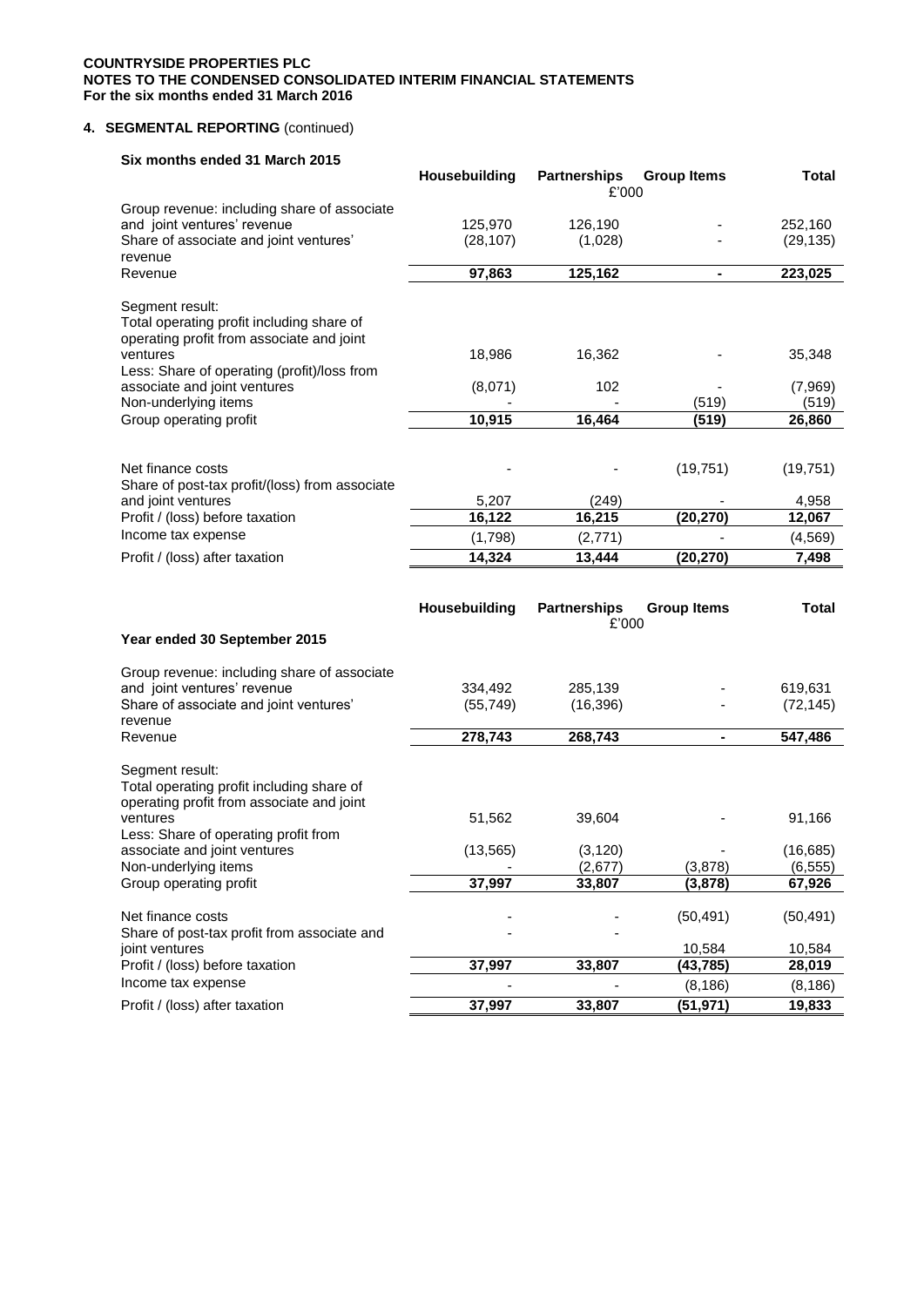## **4. SEGMENTAL REPORTING**

### **(b) Segmental capital employed**

|                                                    | <b>Housebuilding</b> | <b>Partnerships</b><br>£'000 | <b>Group Items</b> | <b>Total</b>       |
|----------------------------------------------------|----------------------|------------------------------|--------------------|--------------------|
| As at 31 March 2016                                |                      |                              |                    |                    |
| Net assets/(liabilities) $4$<br>TNOAV <sup>5</sup> | 378,802<br>378,802   | 117,178<br>117,178           | 50,178<br>-        | 546,158<br>495,980 |
| As at 31 March 2015                                |                      |                              |                    |                    |
| Net assets/(liabilities)<br><b>TNOAV</b>           | 359,085<br>359.085   | 66,065<br>66,065             | (425, 686)         | (536)<br>425,150   |
| As at 30 September 2015                            |                      |                              |                    |                    |
| Net assets/(liabilities)<br>TNOAV                  | 334,321<br>334.321   | 54,180<br>54,180             | (375, 267)         | 13,234<br>388,501  |

# **(c) Segmental other items**

|                                                      | Housebuilding | <b>Partnerships</b><br>£'000 | <b>Group Items</b> | Total  |
|------------------------------------------------------|---------------|------------------------------|--------------------|--------|
| Six months ended 31 March 2016                       |               |                              |                    |        |
| Investment in associate                              | 3,989         |                              |                    | 3,989  |
| Investment in joint ventures                         | 49,611        | 585                          |                    | 50,196 |
| Capital expenditure - property, plant &<br>equipment | 275           | 201                          |                    | 476    |
| Depreciation and amortisation                        | 514           | 375                          |                    | 889    |
| Share based payments                                 | 95            | 70                           | 1,910              | 2,075  |
| Six months ended 31 March 2015                       |               |                              |                    |        |
| Investment in associate                              | 8,155         |                              |                    | 8,155  |
| Investment in joint ventures                         | 47,571        |                              |                    | 47,571 |
| Capital expenditure – property, plant &<br>equipment | 225           | 221                          |                    | 446    |
| Depreciation and amortisation                        | 371           | 366                          |                    | 737    |
| Share based payments                                 |               |                              | 519                | 519    |
| Year ended 30 September 2015                         |               |                              |                    |        |
| Investment in associate                              | 4,164         |                              |                    | 4,164  |
| Investment in joint ventures                         | 48,016        | 2,081                        |                    | 50,097 |
| Capital expenditure - property, plant &<br>equipment | 813           | 701                          |                    | 1,514  |
| Depreciation and amortisation                        | 1,105         | 448                          |                    | 1,553  |
| Share based payments                                 |               |                              | 1,310              | 1,310  |

l <sup>4</sup> Group items include intangible assets of £58,852,000 (HY 2015: £60,048,000), mandatory redeemable preference shares of £nil (HY 2015: £287,329,000), outstanding return in respect of the mandatory redeemable preference shares of £nil (HY 2015: £62,495,000) and net debt of £8,674,000 (HY 2015: £135,910,000).

<sup>5</sup> Tangible net operating asset value is calculated as net assets plus net debt less intangible assets.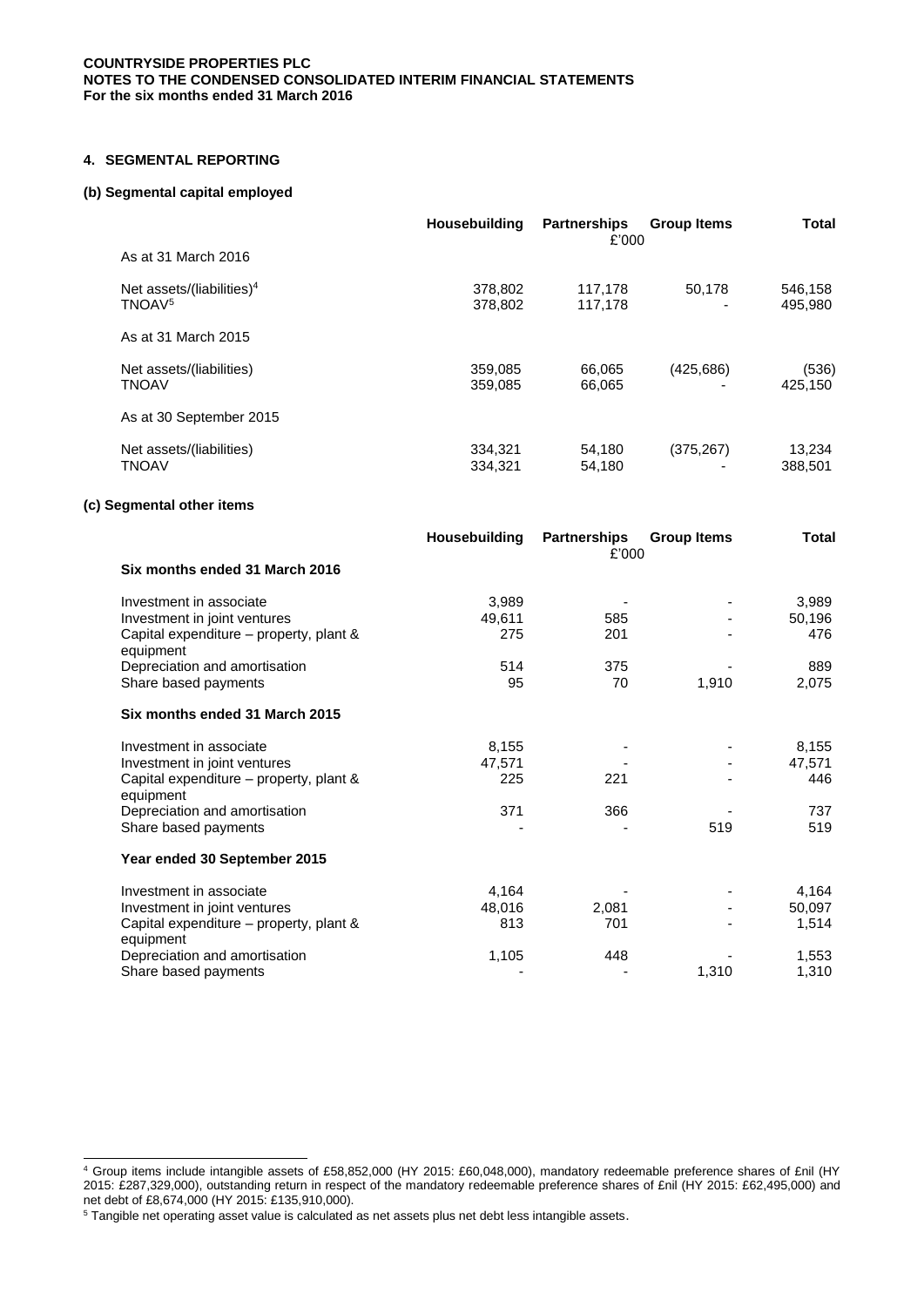# **5. NON-UNDERLYING ITEMS**

Group operating profit includes the following non-underlying items:

|                                                                                                      | <b>Six months</b><br>ended<br>31 March<br>2016 | Six months<br>ended<br>31 March<br>2015 | Year ended<br>30 September<br>2015 |
|------------------------------------------------------------------------------------------------------|------------------------------------------------|-----------------------------------------|------------------------------------|
|                                                                                                      | £'000                                          | £'000                                   | £'000                              |
| Non-underlying items:                                                                                |                                                |                                         |                                    |
| Advisory fees                                                                                        | (9, 466)                                       |                                         | (1,698)                            |
| Receivable (impairment)/reversal of impairment<br>Share based payments in respect of the pre-listing | 2,188                                          | ٠                                       | (2,677)                            |
| management incentive plan                                                                            | (1,910)                                        | (519)                                   | (1,310)                            |
| Change of Board Director                                                                             |                                                |                                         | (870)                              |
| Total non-underlying items                                                                           | (9,188)                                        | (519)                                   | (6.555)                            |

### **Advisory fees**

During the period, the Group engaged in corporate activity in relation to the listing of its ordinary shares on the London Stock Exchange. Advisory costs of £9,466,000 (2015: £nil) were incurred in relation to this activity. These costs primarily relate to the fees of professional advisors.

### **Impairment of non-trade receivable**

The non-recurring charge of £2,677,000 in the year to 30 September 2015 related to the non-cash impairment of a receivable which management believed to be irrecoverable. Subsequent to the year end, part of this amount was received in cash by the Group, resulting in a reversal of the impairment of £2,188,000.

### **Share based payments**

In the year ended 30 September 2013, a management incentive plan ("Plan") was approved by the Board in which certain senior employees of Countryside Properties (UK) Limited, a subsidiary company, were invited to acquire shares issued by the OCM Luxembourg Coppice Holdco S.à r.l.. Further shares were issued under the Plan during the years ended 30 September 2014 and 2015.

£1,910,000 was charged to the income statement in the six months ended 31 March 2016 (HY 2015: £519,000) in respect of non-cash accounting charges related to the Plan, including £955,000 (HY 2015: £nil) which arose as a result of the IPO.

### **Change of Board Director**

During the year ended 30 September 2015, £870,000 of costs were incurred in relation to the resignation and appointment of Chief Financial Officers. This amount includes compensation for loss of office of £750,000 and £120,000 of recruitment costs.

A total tax credit of £443,000 (HY 2015: £nil) in relation to all of the above non-underlying items was included within the taxation in the income statement.

### **Reconciliation of adjusted operating profit to group operating profit**

|                                                                                           | <b>Six months</b><br>ended<br>31 March<br>2016 | Six months<br>ended<br>31 March<br>2015 | Year ended<br>30 September<br>2015 |
|-------------------------------------------------------------------------------------------|------------------------------------------------|-----------------------------------------|------------------------------------|
|                                                                                           | £'000                                          | £'000                                   | £'000                              |
| Adjusted group operating profit<br>Less: Share of associate and joint ventures' operating | 50.793                                         | 35.348                                  | 91,166                             |
| profit                                                                                    | (6, 795)                                       | (7,969)                                 | (16, 685)                          |
| Less: Non-underlying items                                                                | (9, 188)                                       | (519)                                   | (6, 555)                           |
| Group operating profit                                                                    | 34,810                                         | 26,860                                  | 67,926                             |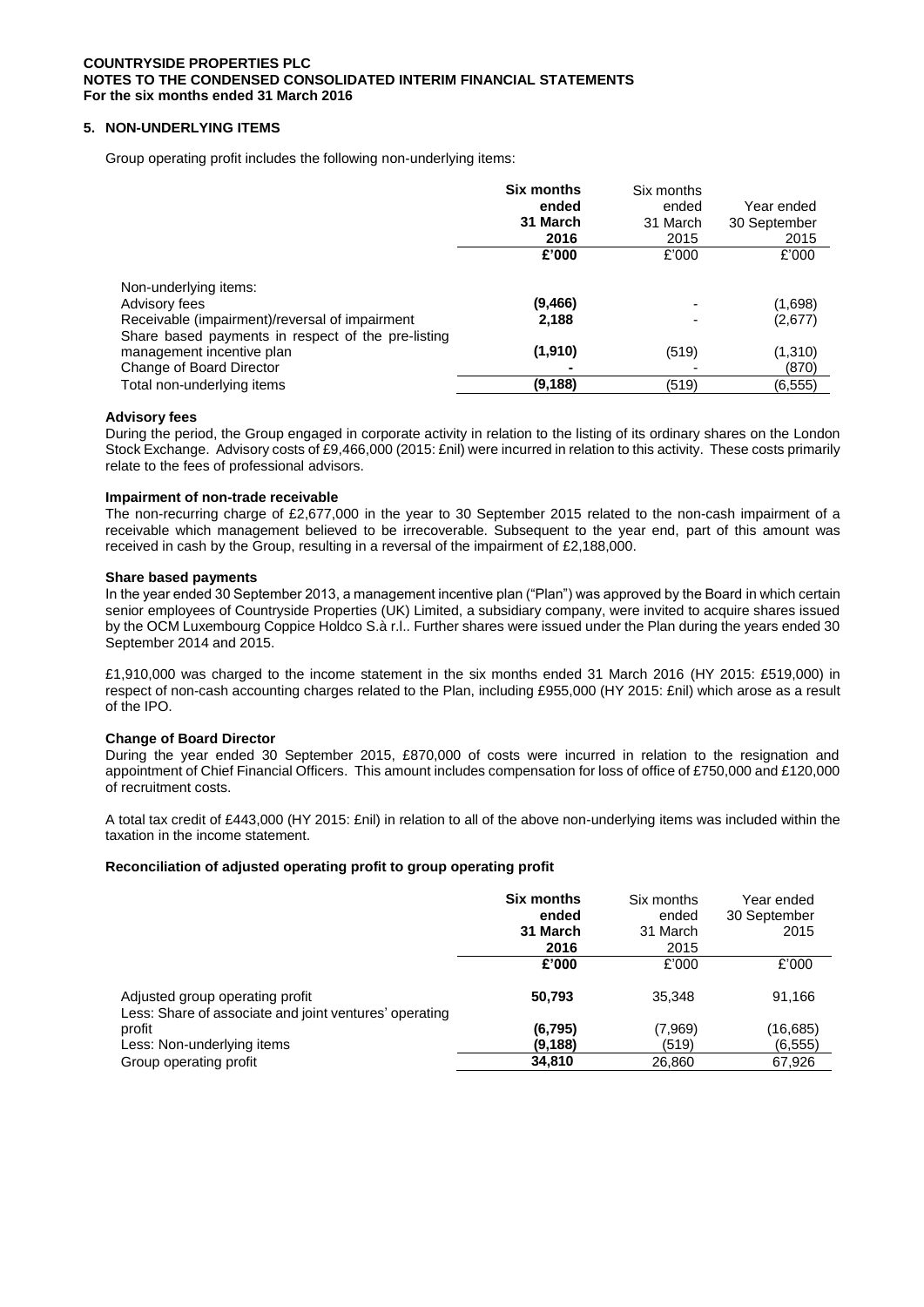# **6. FINANCE COSTS**

|                                                   | <b>Six months</b><br>ended<br>31 March<br>2016 | Six months<br>ended<br>31 March<br>2015 | Year ended<br>30 September<br>2015 |
|---------------------------------------------------|------------------------------------------------|-----------------------------------------|------------------------------------|
|                                                   | £'000                                          | £'000                                   | £'000                              |
| <b>Finance cost</b>                               |                                                |                                         |                                    |
| Bank loans and overdrafts                         | 2,778                                          | 2,936                                   | 6,195                              |
| Interest on mandatory redeemable preferred shares | 16,495                                         | 15,586                                  | 40,961                             |
| Other Ioans                                       |                                                | 65                                      | 117                                |
| Fair value losses on financial instruments        |                                                | 344                                     | 406                                |
| Unwind of imputed interest                        | 2,660                                          | 731                                     | 3,502                              |
| Amortisation of debt finance costs                | 410                                            | 489                                     | 1,113                              |
| <b>Total finance cost</b>                         | 22,343                                         | 20,151                                  | 52,294                             |

The mandatory redeemable preferred shares accrue interest annually. As described in note 1(b), as part of the reorganisation and prior to admission, the balance of the mandatory redeemable preference shares of £287 million and the associated accrued return of £111 million as of 16 February 2016 was transferred from the current holders to the Company in exchange for 392 million ordinary shares in the Company.

# **7. TAXATION**

The effective tax rate applied for the period was 21.5% (HY 2015: 38%). This reflects the anticipated full year effective rate and is higher than the statutory rate of 20% mainly due to some exceptional costs not allowable for tax purposes and transfer pricing adjustments on historical loans. We expect the Group's tax rate to trend towards the statutory rate in future years.

### **8. EARNINGS PER SHARE**

Basic and diluted earnings per share are calculated by dividing the earnings attributable to ordinary shareholders by the weighted average number of ordinary shares in issue from the date of the IPO to 31 March 2016. The weighted average number of shares for both the current and preceding years has been stated as if the Group reorganisation had occurred at the beginning of the comparative year.

When calculating diluted earnings per share, the weighted average number of ordinary shares in issue is adjusted to assume conversion of all potentially dilutive ordinary shares. These represent share options granted to employees under the Group's Save as you Earn Plan (0.2 million dilutive options).

#### **(a) Basic earnings per share**

|                                                                                             | <b>Six months</b><br>ended<br>31 March<br>2016 | Six months<br>ended<br>31 March<br>2015 | Year ended<br>30 September<br>2015 |
|---------------------------------------------------------------------------------------------|------------------------------------------------|-----------------------------------------|------------------------------------|
| Profit from continuing operations attributable to equity holders of the<br>parent $(E'000)$ | 13,772                                         | 7,498                                   | 19,623                             |
| Basic weighted average number of shares (millions)                                          | 450.0                                          | 450.0                                   | 450.0                              |
| Basic earnings per share (pence per share)                                                  | 3.1                                            | 1.7                                     | 4.4                                |
| Diluted weighted average number of shares (millions)                                        | 450.2                                          | 450.2                                   | 450.2                              |
| Diluted earnings per share (pence per share)                                                | 3.1                                            | 1.7                                     | 4.4                                |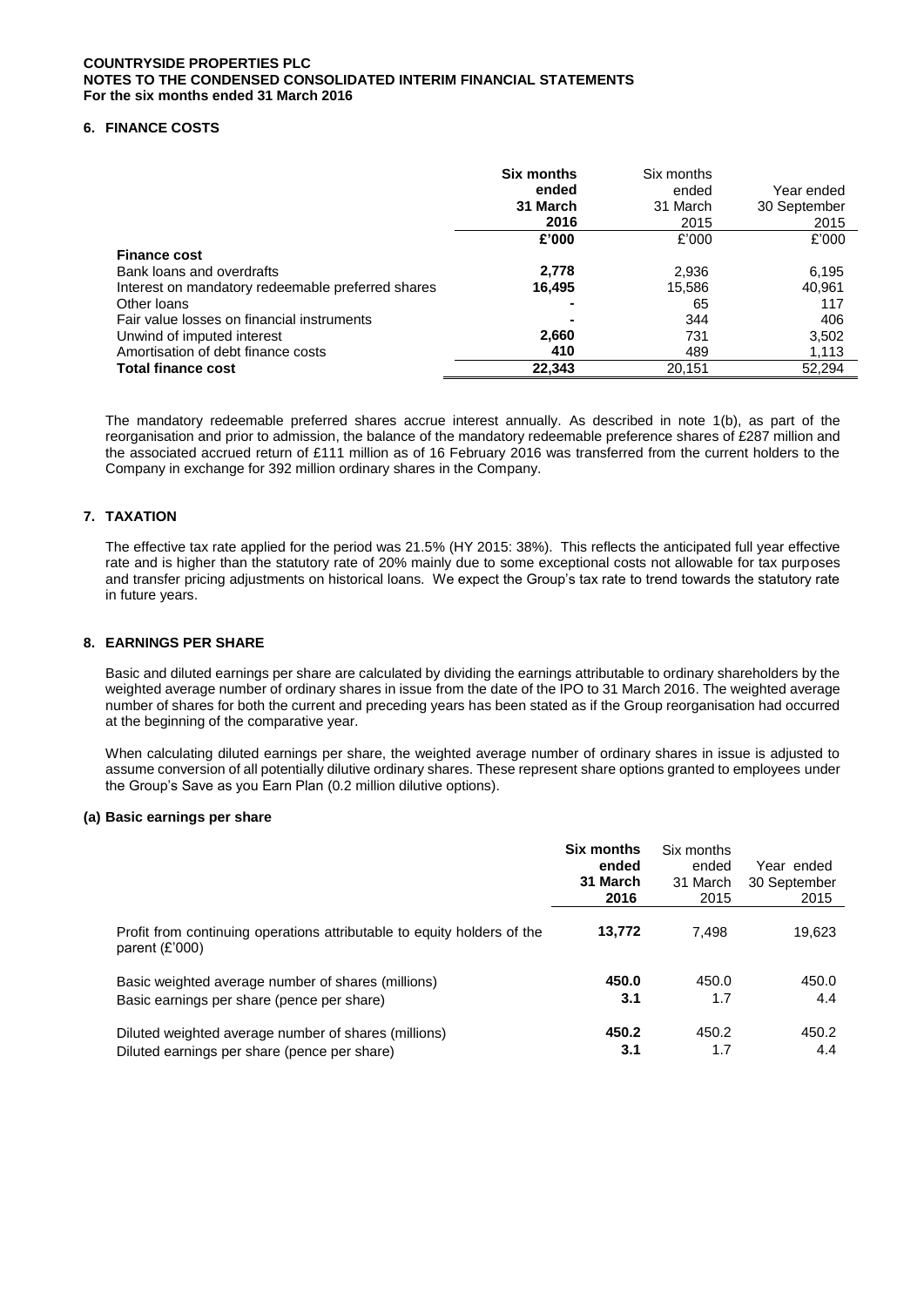# **8. EARNINGS PER SHARE** (continued)

# **(b) Adjusted earnings per share disclosure**

|                                                                                                                                      | <b>Six months</b><br>ended<br>31 March<br>2016 | Six months<br>ended<br>31 March<br>2015 | Year ended<br>30 September<br>2015 |
|--------------------------------------------------------------------------------------------------------------------------------------|------------------------------------------------|-----------------------------------------|------------------------------------|
| Profit from continuing operations attributable to equity holders of the<br>parent $(E'000)$<br>Add: Non-underlying items, net of tax | 13,772<br>8.744                                | 7.498<br>519                            | 19,623<br>5,136                    |
| Adjusted profit from continuing operations attributable to equity holders<br>of the parent $(E'000)$                                 | 22,516                                         | 8.017                                   | 24,759                             |
| Basic weighted average number of shares (millions)<br>Adjusted basic earnings per share (pence per share)                            | 450.0<br>5.0                                   | 450.0<br>1.8                            | 450.0<br>5.5                       |
| Diluted weighted average number of shares (millions)<br>Adjusted diluted earnings per share (pence per share)                        | 450.2<br>5.0                                   | 450.2<br>1.8                            | 450.2<br>$5.5^{\circ}$             |

# **9. DIVIDEND**

The Directors do not recommend payment of a dividend (HY 2015: £nil).

# **10. INVESTMENT IN JOINT VENTURES AND ASSOCIATE**

|                          | <b>Six months</b><br>ended<br>31 March<br>2016<br>£000 | Six months<br>ended<br>31 March<br>2015<br>£000 | Year ended<br>30 September<br>2015<br>£000 |
|--------------------------|--------------------------------------------------------|-------------------------------------------------|--------------------------------------------|
| Revenue                  | 26,626                                                 | 29,135                                          | 72,145                                     |
| Cost of sales            | (19,423)                                               | (20,935)                                        | (54, 870)                                  |
| <b>Gross Profit</b>      | 7,203                                                  | 8,200                                           | 17,275                                     |
| Administrative expenses  | (408)                                                  | (231)                                           | (590)                                      |
| Operating profit         | 6,795                                                  | 7,969                                           | 16,685                                     |
| Finance cost             | (1,713)                                                | (1,336)                                         | (3,761)                                    |
| Income tax expense       | (933)                                                  | (1,675)                                         | (2,340)                                    |
| Share of post-tax profit | 4,149                                                  | 4,958                                           | 10,584                                     |
| <b>Dividends</b>         | (4,832)                                                | (740)                                           | (11,925)                                   |
|                          | (683)                                                  | 4,218                                           | (1,341)                                    |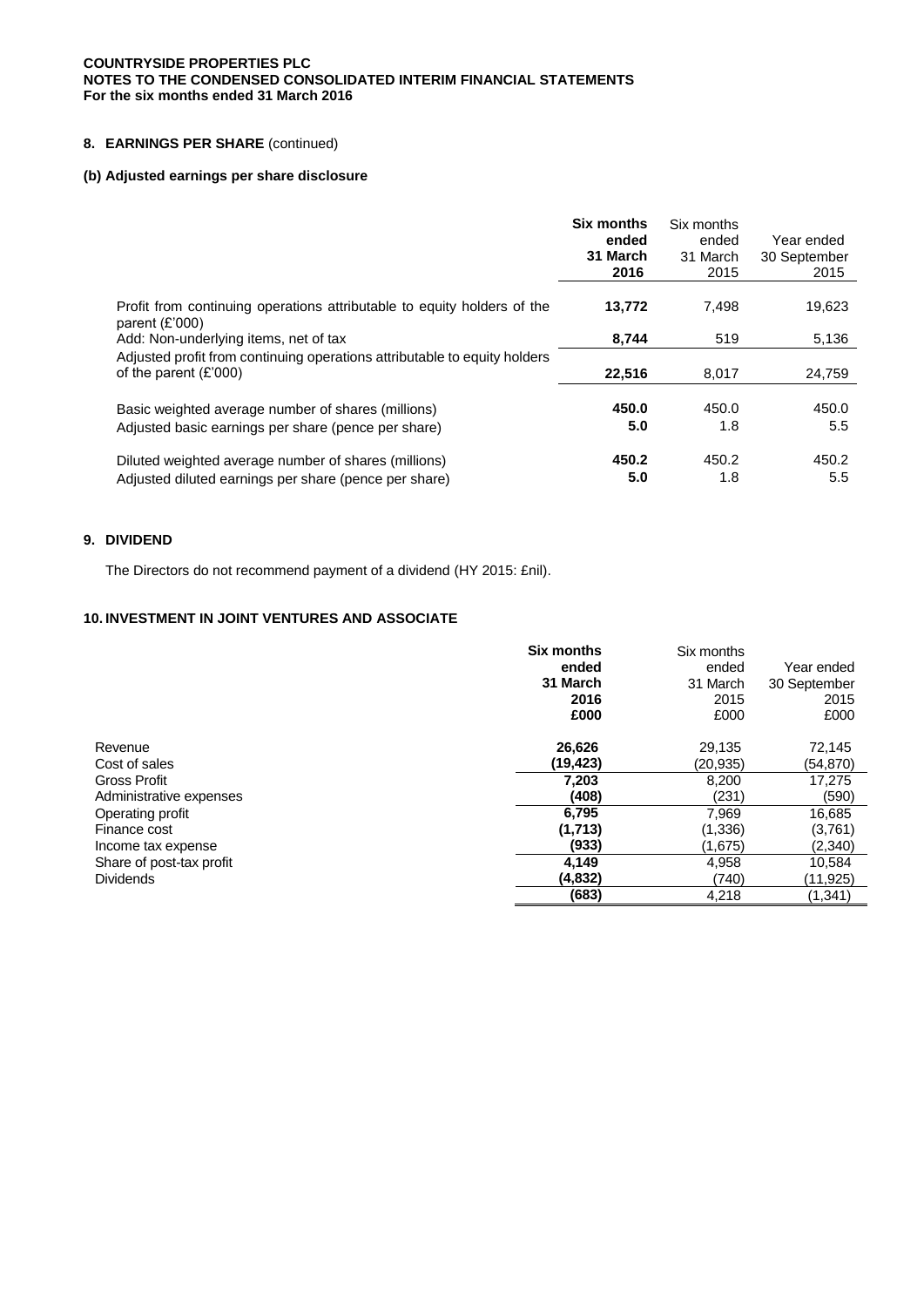# **11. AVAILABLE FOR SALE FINANCIAL ASSETS**

|                                           | <b>Six months</b> | Six months | Full year    |
|-------------------------------------------|-------------------|------------|--------------|
|                                           | ended             | ended      | ended        |
|                                           | 31 March          | 31 March   | 30 September |
|                                           | 2016              | 2015       | 2015         |
|                                           | £'000             | £'000      | £'000        |
| Opening                                   | 10,535            | 10,862     | 10,862       |
| Unwind of discount                        | 296               | 150        | 515          |
| Redemptions, net of changes in fair value | (569)             | (329)      | (842)        |
| Closing                                   | 10,262            | 10,683     | 10,535       |

Changes in the fair value of available for sale assets are recorded in the statement of comprehensive income.

The available for sale financial assets comprise loans advanced to home buyers to assist in the purchase of their property under shared equity schemes. The loans are secured by either a first or second legal charge over the property and are either interest-free or have interest chargeable from the fifth year onwards or tenth year onwards, dependent upon the scheme under which the loans were issued.

If UK house price inflation had been 1% higher or lower, with all other variables held constant and excluding any effect of current or deferred tax, the value of shared equity would increase or decrease by £78,000, respectively, whilst if the discount rate used had been 1% higher or lower, the value of these financial instruments would decrease or increase by £488,000 and £530,000, respectively. Changes in economic conditions will change the estimates made, therefore impacting the fair value of these loans.

The inputs used, are by nature estimated and the resultant fair value has been classified as Level 3 under the fair value hierarchy.

# **12. INVENTORIES**

| <b>Six months</b><br>ended<br>31 March | Six months<br>ended<br>31 March | For the year<br>ended<br>30 September |
|----------------------------------------|---------------------------------|---------------------------------------|
| 2016                                   | 2015                            | 2015                                  |
| £'000                                  | £'000                           | £'000                                 |
| 473,177                                | 480,599                         | 408,700                               |
| 12.356                                 | 23,035                          | 30,842                                |
| 485,533                                | 503,634                         | 439,542                               |
|                                        |                                 |                                       |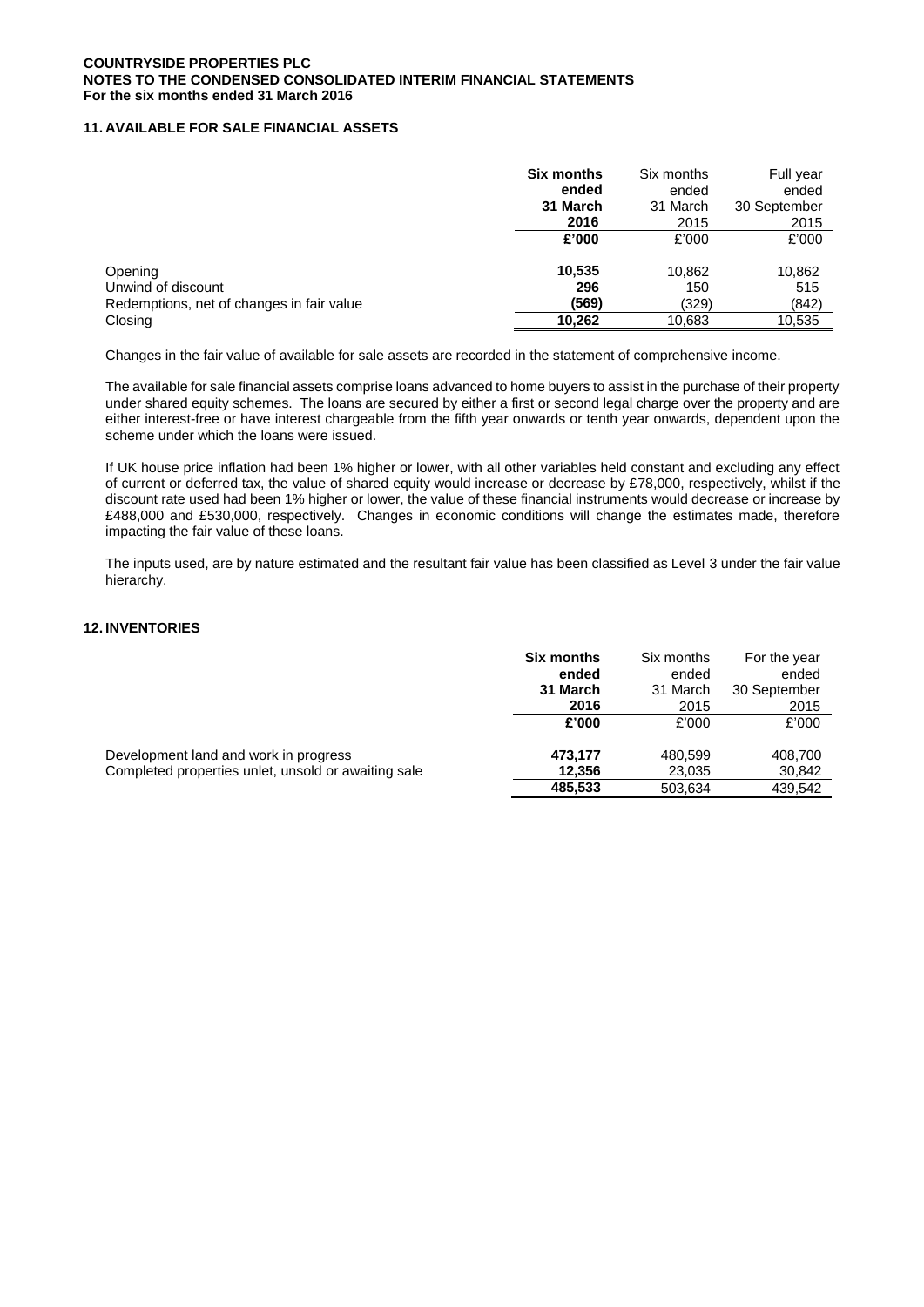# **13. BORROWINGS**

|                                                              | <b>Six months</b><br>ended<br>31 March<br>2016 | Six months<br>ended<br>31 March<br>2015 | For the<br>year ended<br>30 September<br>2015 |
|--------------------------------------------------------------|------------------------------------------------|-----------------------------------------|-----------------------------------------------|
|                                                              | £'000                                          | £'000                                   | £'000                                         |
| Bank loans<br>Cash and cash equivalents available for offset | 50,000<br>(41,326)                             | 180,000<br>(44,090)                     | 140,000<br>(80,481)                           |
| Net debt                                                     | 8.674                                          | 135.910                                 | 59,519                                        |
| Bank loan and arrangement fees                               | (3,349)                                        | (3,962)                                 | (3,487)                                       |
| Mandatory redeemable preference shares                       |                                                | 287,329                                 | 287,329                                       |
| Total borrowings                                             | 5,325                                          | 419,277                                 | 343,361                                       |

### *Bank Loans*

At 31 March 2016, the Group had committed bank loan facility of £265,000,000 made available by Lloyds Banking Group, Barclays Bank and Santander. This facility was originally £200,000,000 but was extended in November 2015. The facility expires 3 June 2019. Interest is charged at UK LIBOR plus a variable margin. This facility is subject to both financial and non-financial covenants and is secured by fixed charges over the Group's property interests and fixed assets and a floating charge over all other assets.

The carrying value of the loans drawn under the facility is equal to their fair value. As the impact of discounting is not significant, the fair values are based on discounted cash flows and are within Level 2 of the fair value hierarchy.

Bank loan arrangement fees are amortised over the term of the facility. £410,000 was amortised in the six months ended 31 March 2016 (HY 2015: £489,000), leaving a remaining balance of £3,349,000 (HY 2015: £3,962,000). The Group has the following undrawn facilities:

|                                                     | Six months<br>ended<br>31 March | Six months<br>ended<br>31 March | For the year<br>ended<br>30 September |
|-----------------------------------------------------|---------------------------------|---------------------------------|---------------------------------------|
|                                                     | 2016                            | 2015                            | 2015                                  |
|                                                     | £'000                           | £'000                           | £'000                                 |
| Floating rate:<br>Expiring after more than one year | 215,000                         | 20,000                          | 75,000                                |

*Mandatory redeemable preference shares* 

Mandatory redeemable preference shares were issued as follows:

- 16 April 2013 £207,404,865 to OCM Luxembourg Coppice Topco S.á r.l. and £19,944,135 to Management
- 3 February 2014 £54,546,493 to OCM Luxembourg Coppice Topco S.á.r.l. and £3,230,558 to Management
- 3 November 2014 £2,203,321 to Management

The characteristics of these instruments have determined that they are classed as financial liabilities rather than equity.

These shares were redeemable on a date to be determined by the issuer or upon liquidation of the Operating Company or on the tenth anniversary of the date of issue, the mandatory redemption date. Interest on the shares issued on 16 April 2013 accrues annually at 14.5% for the first twelve months from issue, then 12.0% thereon which is payable on a date determined by the issuer or on the mandatory redemption date. Interest on the shares issued on 3 February 2014 accrues annually at 15% for the first twelve months from issue, then 12.0% thereon which is payable on a date determined by the issuer or on the mandatory redemption date.

#### *Redemption of MRPs*

As described in note 1b, as part of the reorganisation and prior to admission, the balance of the mandatory redeemable preference shares of £287 million and the associated accrued return of £111 million as of 16 February 2016 was transferred from the current holders to the Company in exchange for 392 million ordinary shares in the Company. The fair value of the financial liability was not considered to be materially different from its current value, as the impact of the discount is not significant. The fair values were based on discounted cash flows and are within Level 3 of the fair value hierarchy.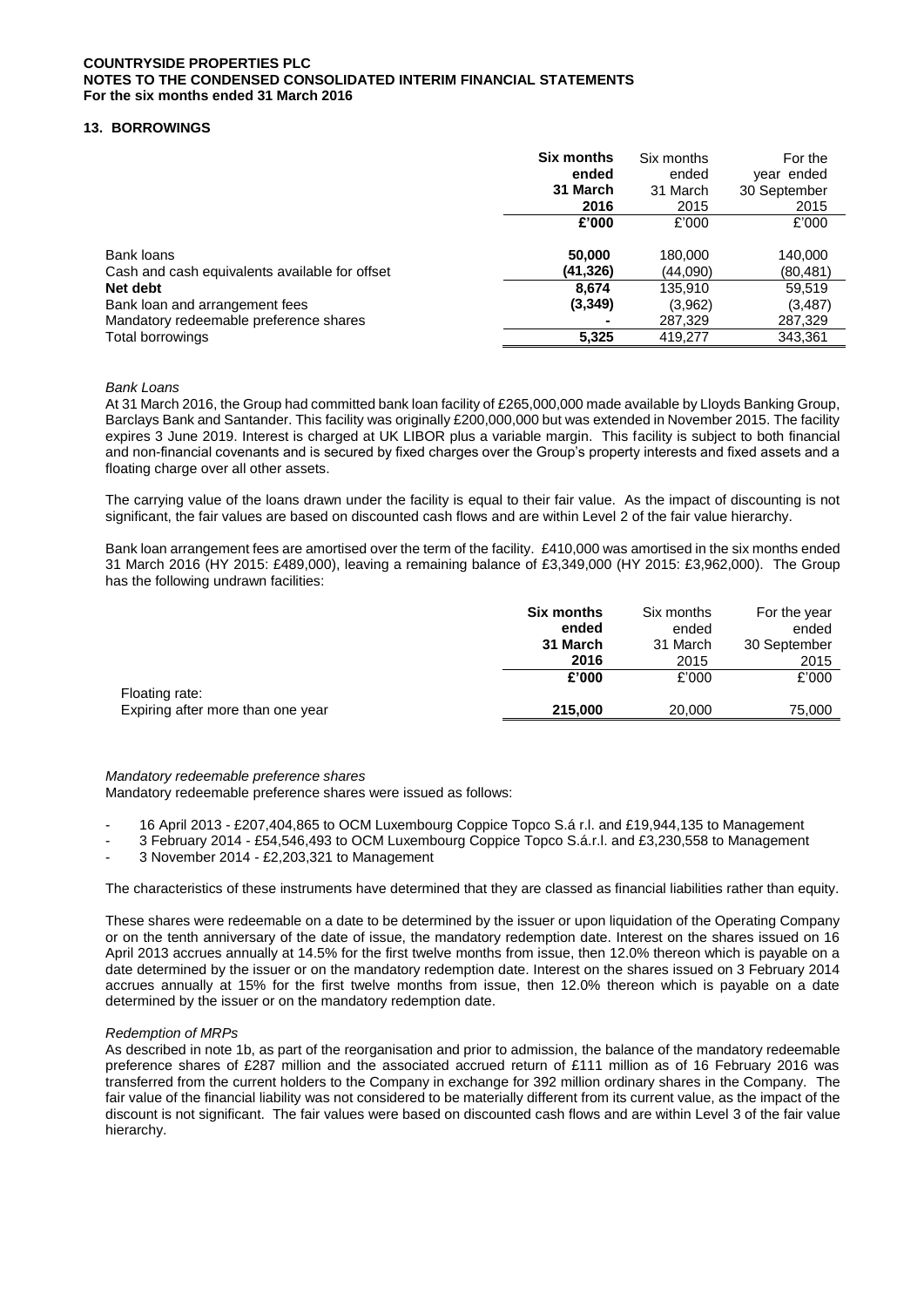# **14. NOTES TO THE CASH FLOW STATEMENT**

Reconciliation of operating profit to cash generated from operations

|                                                                | Six months | Six months | Full year    |
|----------------------------------------------------------------|------------|------------|--------------|
|                                                                | ended      | ended      | ended        |
|                                                                | 31 March   | 31 March   | 30 September |
|                                                                | 2016       | 2015       | 2015         |
|                                                                | £'000      | £'000      | £'000        |
| Cash flows from operating activities                           |            |            |              |
| Profit before taxation                                         | 18,105     | 12,067     | 28,019       |
| Adjustments for:                                               |            |            |              |
| Depreciation charge                                            | 288        | 130        | 352          |
| Amortisation charge                                            | 601        | 606        | 1,201        |
| Fair value gains on available for sale financial               |            |            |              |
| assets                                                         | 84         |            |              |
| Non-cash items                                                 | (1,862)    | 252        | (977)        |
| Share of post-tax profit from joint ventures and<br>associates | (4, 149)   | (4,958)    | (10, 584)    |
| Share based payment                                            | 2,075      | 519        | 1,310        |
| Finance costs                                                  | 22,343     | 20,151     | 52,294       |
| Finance income                                                 | (1,489)    | (400)      | (1,803)      |
| Changes in working capital:                                    |            |            |              |
| (Increase)/Decrease in inventories                             | (8, 513)   | (10, 132)  | 2,648        |
| (Increase)/Decrease in trade and other receivables             | (16)       | 5,770      | (5,589)      |
| Decrease in trade and other payables                           | (71, 477)  | (15, 297)  | (35,574)     |
| Decrease in provisions                                         | (455)      | (1,952)    | (1, 478)     |
| Cash generated from operations                                 | (44,465)   | 6,756      | 29,819       |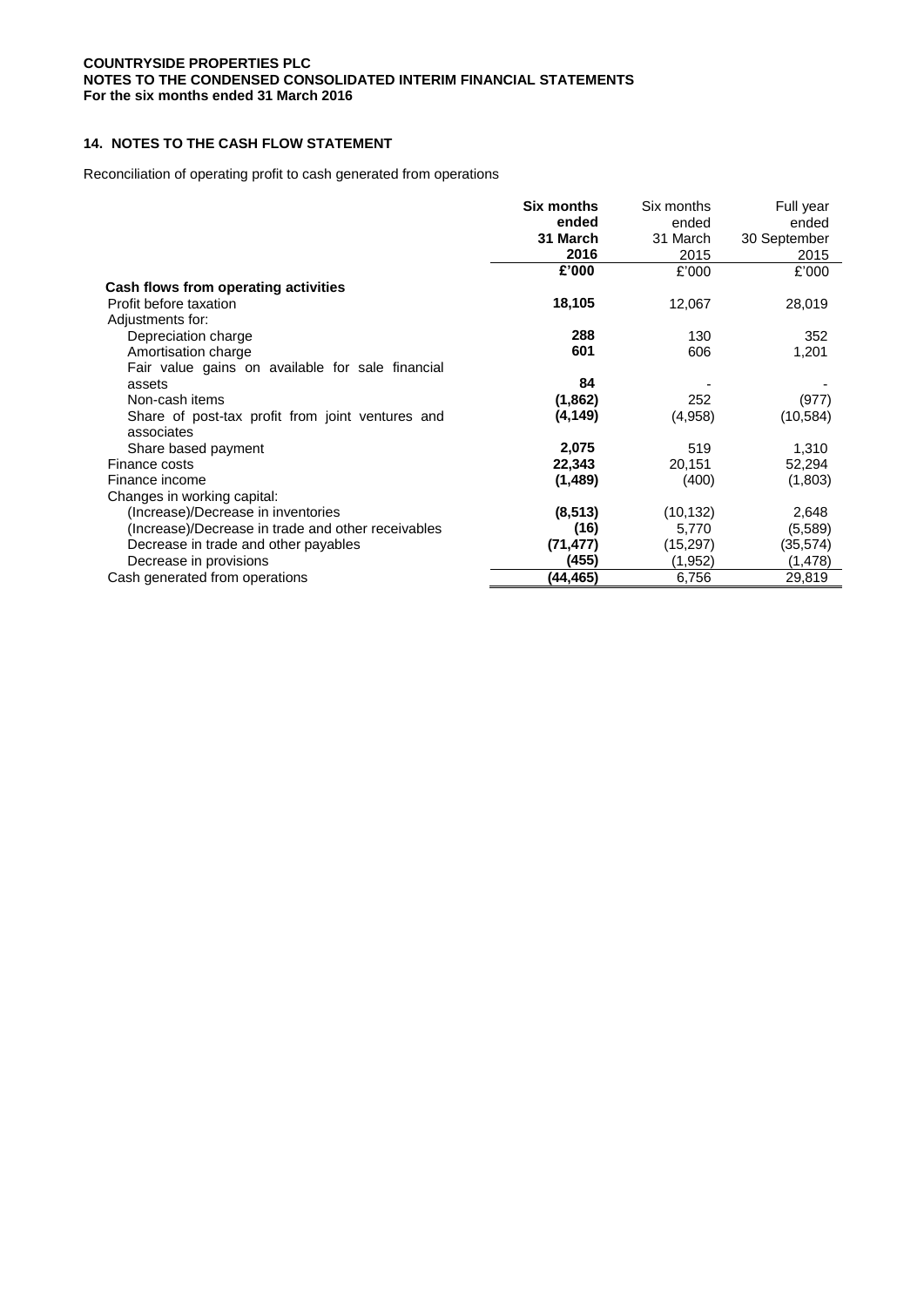# **15. RELATED PARTY TRANSACTIONS**

*Transactions with Group joint ventures and associate*

|                                           | <b>Joint ventures</b> |          |              | <b>Associate</b>         |                          |              |
|-------------------------------------------|-----------------------|----------|--------------|--------------------------|--------------------------|--------------|
|                                           | As at                 | As at    | As at        | As at                    | As at                    | As at        |
|                                           | 31 March              | 31 March | 30 September | 31 March                 | 31 March                 | 30 September |
|                                           | 2016                  | 2015     | 2015         | 2016                     | 2015                     | 2015         |
|                                           | £'000                 | £'000    | £'000        | £'000                    | £'000                    | £'000        |
| Sales during the year                     | 12.564                | 9.483    | 20.648       |                          | 315                      | 1,522        |
| At 1 October<br>Net advances (repayments) | 62,117                | 45.442   | 45.442       | $\overline{\phantom{0}}$ |                          |              |
| during the period                         | 27,361                | 27,861   | 16,675       | ۰                        |                          |              |
| At 30 September                           | 89,478                | 73,303   | 62,117       |                          | $\overline{\phantom{0}}$ |              |

Sales of goods to related parties were made at the Group's commercial terms. No purchases were made by the Group from its joint ventures or associate. The amounts outstanding ordinarily bear no interest and will be settled in cash.

#### *Transactions with Key Management Personnel*

In 2016 properties were sold by the Group to senior management or parties' related to senior management. A property was sold to a company of which GS Cherry is a director and shareholder, for a consideration of £355,000. A property was also sold to N Jackson for a consideration of £1.755 million.

In 2015, a close family member of IC Sutcliffe was employed by a subsidiary of the Group. In addition during the half year to 31 March 2016 a close family member of GS Cherry was employed by a subsidiary of the Group. Both individuals were recruited through the normal interview process and are employed at salaries commensurate with someone of their experience performing those roles. The combined annual salary and benefits of these individuals is less than £100,000.

In 2014, properties were sold by the Group at market value, to parties related to senior management. A property was sold to a company of which GS Cherry is a Director and Shareholder, for a consideration of £345,000. This property was leased back to the Group, resulting in payments of £10,500 (HY 2015: £10,500) during six months to 31 March 2016. A property was also sold to close family member of IC Sutcliffe for a consideration of £339,500. This property was leased back to the Group, resulting in payments of £8,760 (HY 2015: £8,760) during six months to 31 March 2016.

### **16. SHARE PLANS**

During the period, the Group launched three employee incentive schemes: An all-employee Save as you Earn (SAYE) plan and two discretionary plans - the Long Term Incentive Plan and the Deferred Bonus Plan (DBP).

On 18 February 2016, the Group granted nil-cost options under the Group's Long Term Incentive Plan (LTIP) to Executive Directors and 80 senior managers. The maximum number of shares which could vest under the Plan is 3.87 million. On 16 March 2016, 2.67 million options were granted under the SAYE plan to those employees who had elected to participate. As at 31 March 2016, no awards had been made under the DBP. At 31 March 2016, £0.2m had been charged to the income statement in respect of these schemes (HY 2015: £nil).

Further details of the Group's remuneration policy and share schemes are set out in the Group's Prospectus dated 17 February 2016 which is available on the Group's website at www.countryside-properties.com/ipo.

## **17. POST BALANCE SHEET EVENTS**

On 11 May 2016, the Group signed a new £300m Revolving Credit Facility Agreement. The agreement has a variable interest rate based on LIBOR and expires in May 2021, although the Group has the opportunity to extend the term of the facility by a further two years. As a result of the signing of the new Facility Agreement, the unamortised arrangement fee for the previous facility of £3,487,000 will be expensed to the income statement as a non-underlying finance cost in the second half of the year.

On 10 April 2016, the Group purchased a further 50% interest in its joint venture Countryside Land Securities (Springhead) Limited from Land Securities PLC, as a result of which the company is now wholly owned by the Group. Consideration for the shares purchased and further parcels of land adjacent to the site in Ebbsfleet, Kent was £9.1m.